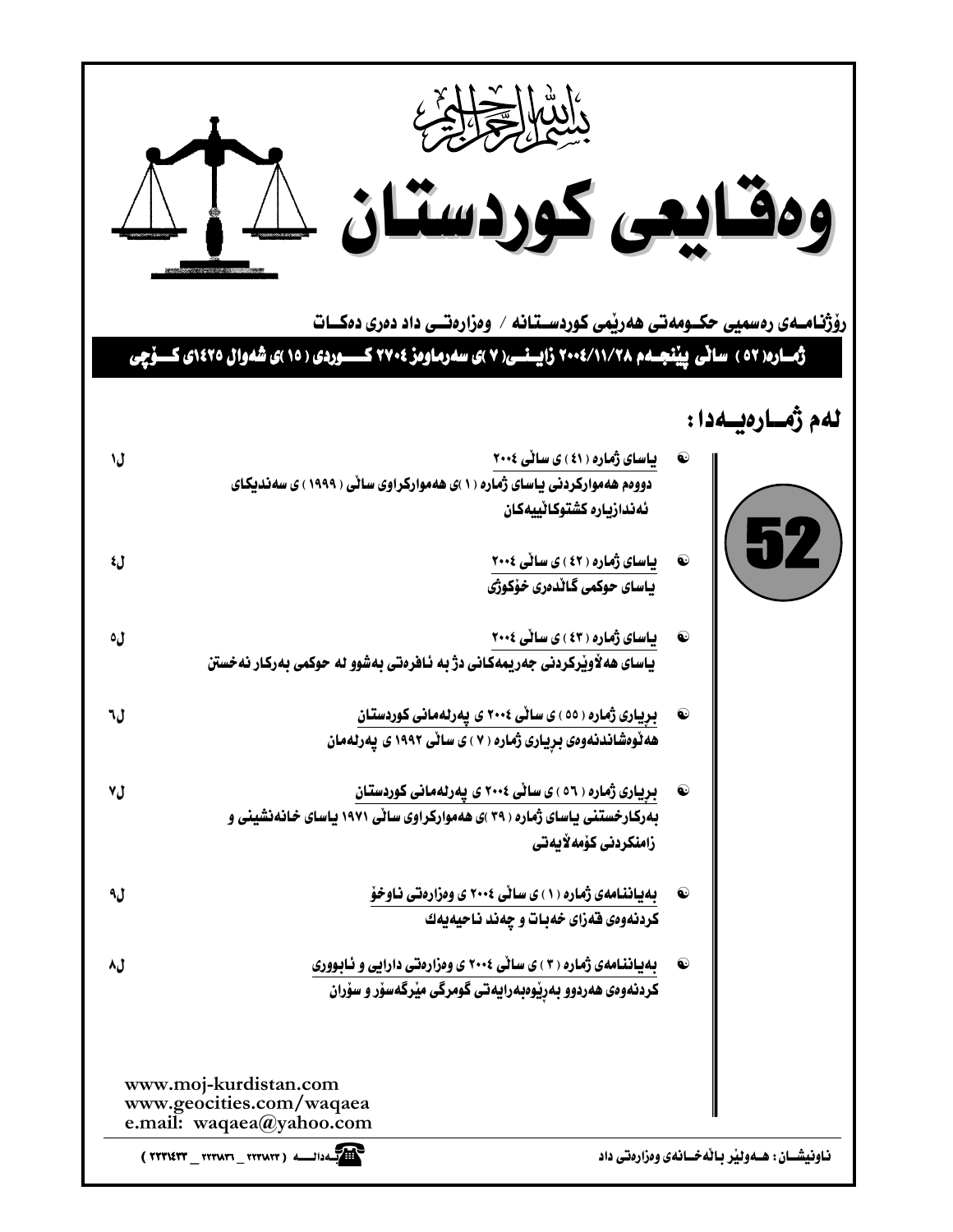| ألتها الحجابي                                                                 |                                                                                                                                              |  |  |  |  |
|-------------------------------------------------------------------------------|----------------------------------------------------------------------------------------------------------------------------------------------|--|--|--|--|
|                                                                               | وقائع كوردستان<br>الجريـــدة الرســـمية لحكـــومة أقليم كوردســـتان العـــراق – تصـــدرها وزارة العـــدل                                     |  |  |  |  |
|                                                                               | العسيلد (٥٢) السَّينية الخامسية - ٢٠٠١/١٠/ ٢٠٠٤م<br>( ۷ ) سەرماوەز ۲۷۰٤ كې ( ۱۵ ) شوال ۱٤۲٥ هـ                                               |  |  |  |  |
|                                                                               | في هذا العسدد                                                                                                                                |  |  |  |  |
| ص۱۳                                                                           | قانون رقم (٤١) لسنة ٢٠٠٤<br>التعديل الثَّاني لقانون نقابة المهندسين الزراعين رفقم ( ١ ) لسنة ١٩٩٩ المعدل                                     |  |  |  |  |
| ص۵\                                                                           | $\mathbf{\Theta}$<br>قانون رقم (٤٢) لسنة ٢٠٠٤<br>فَّانون حكم المعرض على الانتحار                                                             |  |  |  |  |
| ص٦٦                                                                           | $\bf{Q}$<br>فانون رقم (٤٣) لسنة ٢٠٠٤<br>فَـْانُونَ اسْتَثْنَاءِ الجِرائِمِ الْمِرْتَكِبِةَ بِحقِّ الزَوِجِةِ مِنْ احكامِ ايقَافُ التَّنفِيدُ |  |  |  |  |
| ص۱۷                                                                           | قرار برلمان كوردستان رقم (٥٥) لسنة ٢٠٠٤<br>$\bf \omega$<br>الغاء فرار البرلمان رفق (٧) لسنة ١٩٩٢                                             |  |  |  |  |
| ص۱۸                                                                           | قرار برلمان كوردستان رقم (٥٦) لسنة ٢٠٠٤<br>$\bullet$<br>تطبيق فانون التقاعد والضمان الاجتماعي للعمال رفم ( ٣٩ ) لسنة<br>١٩٧١ المدل           |  |  |  |  |
| ص۹                                                                            | 60<br>بيان رقم (١) لسنة ٢٠٠٤ لوزارة الداخلية<br>استحداث فضاء خهبات وعدد من النواحي                                                           |  |  |  |  |
| ص۸                                                                            | $\bf \bf \Theta$<br>بيان رقم (٢) لسنة ٢٠٠٤ لوزارة المالية والاقتصاد<br>فتح مدیریتی گمرگ میرگهسور و گمرگ سوران                                |  |  |  |  |
|                                                                               |                                                                                                                                              |  |  |  |  |
|                                                                               |                                                                                                                                              |  |  |  |  |
|                                                                               |                                                                                                                                              |  |  |  |  |
| www.moj-kurdistan.com<br>www.geocities.com/waqaea<br>e.mail: waqaea@yahoo.com |                                                                                                                                              |  |  |  |  |
| البدائة ( ٢٢٣١٨٢٦ _ ٢٢٣١٤٣٣ _ ٣٢٣١٤٣٣ )                                       |                                                                                                                                              |  |  |  |  |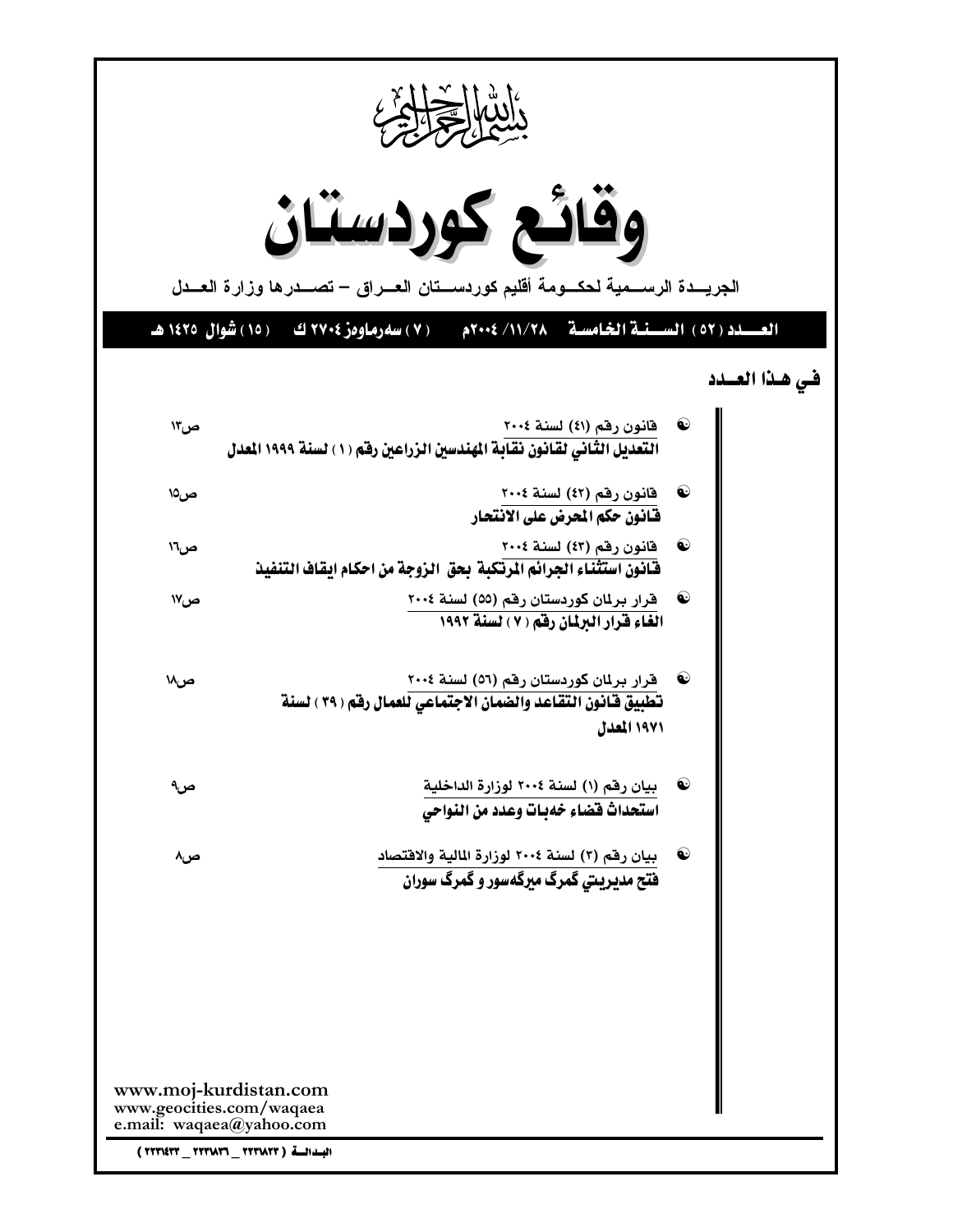ەناوي خواي ىەخشندەو مېھرەىين بەناوي گەلەوە ئه نحومهني نيشتمانيي كوردستاني عبراق ژمارەي دەرھىنان: ٤١ رۆژى دەرھېنان : ١٣/١٠/١٠/٢٠٠٤

پشت به حوکمی برگه (۱)ی ماددهی (۵٦)وماددهی(٥٢) له پاسای ژماره (۱)ی ههموارکراوی ســالّی (۱۹۹۲) و، لەســەر داوای ئەنجومــەنی وەزپــران و، ئــەو پاســاکارپیەش کــە ئەنجومــەنی نیشتمانیی کوردستانی عیراق له دانیشتنی ژماره (٥٠)ی رۆژی (١٠/١٢/١٤/٢٠٠٤)يدا ئەنجامی داوەو، بەينى ئەو سەلاّحيياتەش كە برگە(٣)ى مـاددەي دووەمـى ياسـاي ژمـارە (١٠)ى سـالّى (١٩٩٧) يێماني داوه، برياري دەرھێناني ئەم ياسايەي خوارەوەمان دا:

**پاسای ژماره( ٤١ )ی سائی ٢٠٠٤** یاسای دووهم ههموارکردنی یاسای ژماره( ۱ )ی ههموارکراوی سانی ( ۱۹۹۹ )ی سەندىكاي ئەندازيارە كشتوكاڻييەكان

### ماددەى يەكەم :

مادده ی نۆپەمى ياساكە ھەمواردەكرێ و، بەم شێوەپەی خوارەوە دەخوێندرێتەوە: م**اددەی نۆيە**م: دوای دەرچوونى ئەم ياسايە كردنەوەی نووسپنگەی كشتوكالى تەنيا ئەندازيارە كشتوكالييەكان دەگرێتەوە بەيێى ئىجازەيەك(مۆڵەتێك)كە بە مزى (١٥٠٠٠)سالآنەي يازدە ھـەزار دينار له سەنديكاي ئەندازيارانى كشتوكالييەوە دەرجوويىّ.

#### ماددەي دووەم :

مادده ی دوازده له پاساکه ههمواردهکری و، بهم شێوهیهی خوارهوه دهخوێندرێتهوه: پهکهم: مەيئه (دەستە)ى گشتى، له مەمور ئەو ئەندامانە يان نوێنەرەکانيان يێك دێت كە بەيێى حوکمەکانی ئەم ياسايە ئېلتېزاماتی خۆيان بەجىّ ھێناوەو بە بالاترين دەسـەلاتى سـەندىكاكەش دادەنرێ. ھەر سێ ساڵيش، پەك جار<sup>ـــ</sup>كە لــە رۆژى ھەڵبژاردنەكــەوە دەسـت يــێ دەكـا<sup>ـــ</sup> لەســەر برياري ئەنجومەن وداواي نەقىب، كۆبوونەوەپەكى ئاسايى لـە بارەگاكـەي خۆپـدا سـازدەدات بـۆ هەلْبِرْاردنى نەقيب و ھەشت ئەنـدام بـۆ ئەنجومـەن و دوو ئەنـدامى يـەدەگيش. (نـصاب)يـش بـە ئامادەبوونى دوو سێپەكى ئەندامانى ھەيئەي گشتى يان دوو سێپەكى نوێنەرەكانيان دێنەجێ و، ئەگەر نەشھاتە جىّ، ئەوە، لەو بارەدا، دواى يازدە رۆژ لە كۆبورنەوەى يەكەم، لە ھەمان كات و ساتي ديارکراودا هەلْبژاردنێکي دی دەکرێ، لەم بارەدا(نصاب)بە ئامادەبوونى سێيەکى ئەندامان يان نوپنەران دێتەجى، دەنا ئەنجومەن بۆ خولێكى تريش لەسەر ئەرك وفرمـانى خـۆي بـەردەوام دەبێت.

دووهم: لَهُ حَالَهَ يَيْكَدا رَمَارِهِي تَهْدَامَانِي سَهَدُبِكَا لَه(٥٠٠)ئَهندام رَيّاتر بوو، ئەوه لَه و بارەدا، هەلىژاردن لە رپى نويندرەكانيانەوە دەكرىت و، ريزەي نويندرايەتىيش ئەنجومەن ديارى دەكات.<br>WWW .IIIO||KUIGISTAII.COIII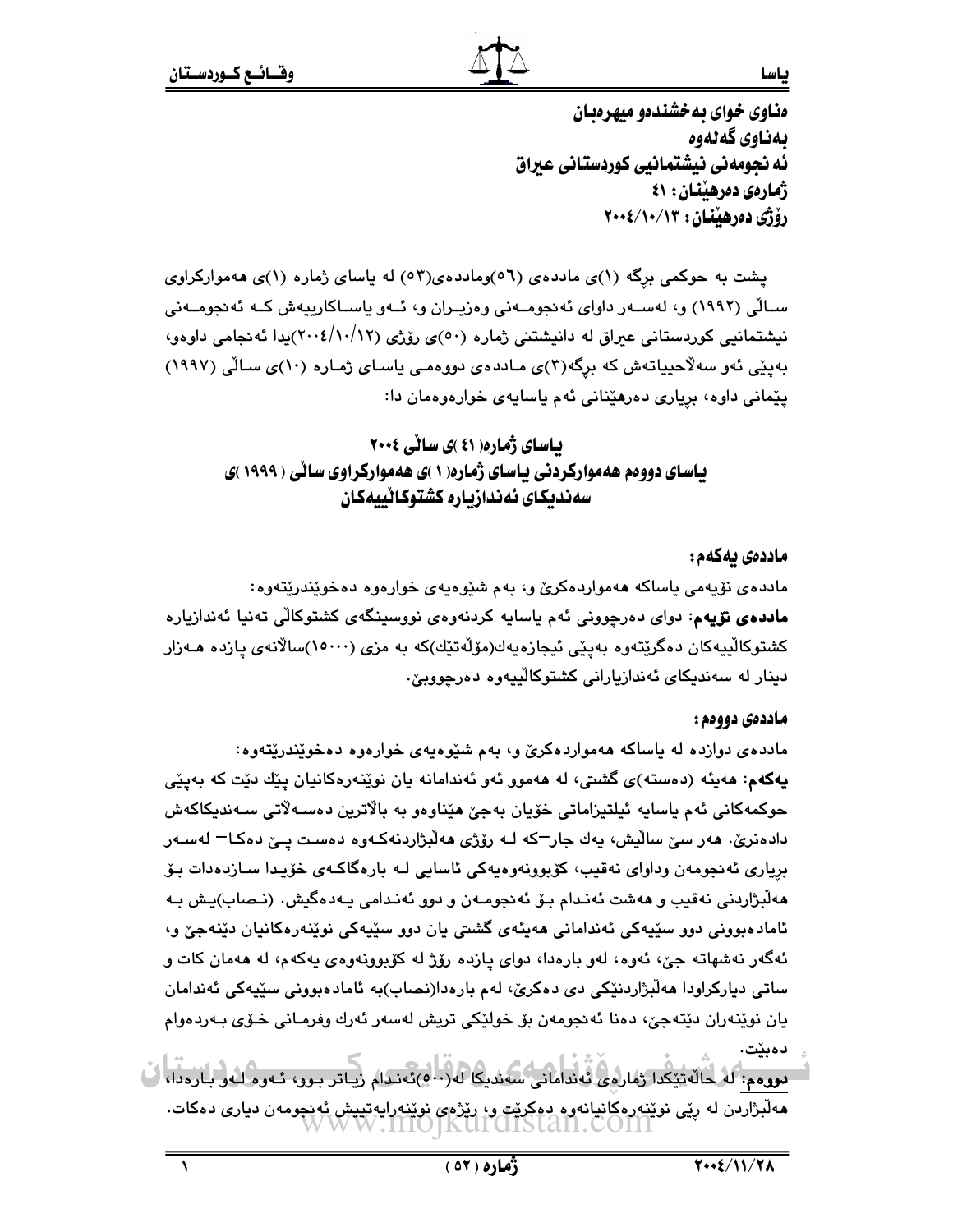**سٽيهم**: ھەلْبژاردنى نەقىب و ئەندامانى ئەنجومەن، لەلايـەن ھەيئـەى گىشتىيەوە، بـە دەنگـدانى گشتی و نهێنی و راستهوخۆ ئەنجام دەدرێت٠ چوارەم: كەسىّ بۆ نەقيبى بيالْيُورىؒ، مەرجە، ماوەپەكى لە ئيشى ھەيئەدا بەسـەر بردېـێ لـﻪ دە

سالٌ کەمتر نەبیؒ، ھەروەھا، ئەوەش کە بۆ ئەندامێتیی ئەنجومەن بیالٚێورێ مەرجە ماوەپەکی لـﻪ پیشەكەدا بەسەر بردبێ لە حەوت سالٌ كەمتر نەبێ٠

### ماددەى سىيەم :

مادده ی سیازده له یاساکه ههمواردهکری و، به م شیوهیهی خوارهوه دهخویندریتهوه: ماددەی سىيازدە: يێويستە لەسـەر ئەنجومـەنى سـەندىكا، لـە مـانگى كـانونى دووەمـى ھـەموو سالێکدا، کۆبوونەوەپەکى سالانە سازبدات، نەقيب و ئەندامانى ئەنجومەن و سـەرۆکانى لقـەکانى سەندىكاكە لە يارێزگاكاندا ئامادەي بىن، بۆ:

\—تەسدېقكردنى بوجە*ي* سالانە.

۲−گفتوگۆ لەسەر راپۆرتى سالانەى ئەنجومەن و ئىقراركردنى.

### ماددهۍ چوارهم:

ماددەی شازدە لە پاساكە ئېلغادەكرىّ و، زنجیرەی ماددەكانى دوای ئـهم ماددەپـەش بـەو پێپـە ههموارده کرێن.

### ماددەى يېنجەم:

برگەی (پەكـەم) لــه مــاددەی حەڤـدەی ياســاكە ھــەمواردەكرىّو، بــەم شــێوەيەی خــوارەوە دەخوێندرێتەوە:

**يهکهم**: ئەنجومەن لە يەکەم کۆبوونەوەيدا، بە دەنگدانى نهێنى، جێگرێ بۆ نەقيب و، سـکرتێرێك و بەرپرسى دارايـى لـﻪ نێـوان ئەندامـﻪكانى خۆيـدا ھەلّدەبـژێرێ و، سەلاّحىياتيـشيان لـﻪ يێـرۆي ناوخۆدا دياردەكرێن.

### ماددەى شەشەم :

برگهی (پهکهم) له ماددهی بیست وسیّ، لـه یاسـاکه هــهمواردهکریّو، بـهم شـێوهیهی خـوارهوه دەخوێندرێتەوە:

پهکهم: لیژنهی زەپتی لـه سـهرۆکێك و دوو ئەنـدام پێـك دێـت، لەلايـەن ئەنجومـەنى سـەنديكاوە دادەمەزرێن.

### ماددەي حەوتەم:

برگهی (دووهم) له ماددهی بیست وههشتی یاساکه هـهمواردهکریّو، بـهم شـێوهیهی خـوارهوه دەخوێندرێتەوە:

دووهم: ليژنهٔی لق ُله سِهروکَيْكَ وْ چوار ئەندام و دووْ ئەندامی يـه دەگ پيّك دينت و، مەرجيشە م ماوەيەك خزمەتيان بەسەر بردېنى لە پێنج سالٌ كەمتر نەبى، ئەندامانى لق، بـە دەنگدانى نھێنى وراستەخۆ، ھەر سىن <u>سالەپ ئارنان ھەلپاتە نىڭترن، يى</u>لم ھەركىن لىلىق پارتىزگايـەدا بـەر پـيـشەيەرە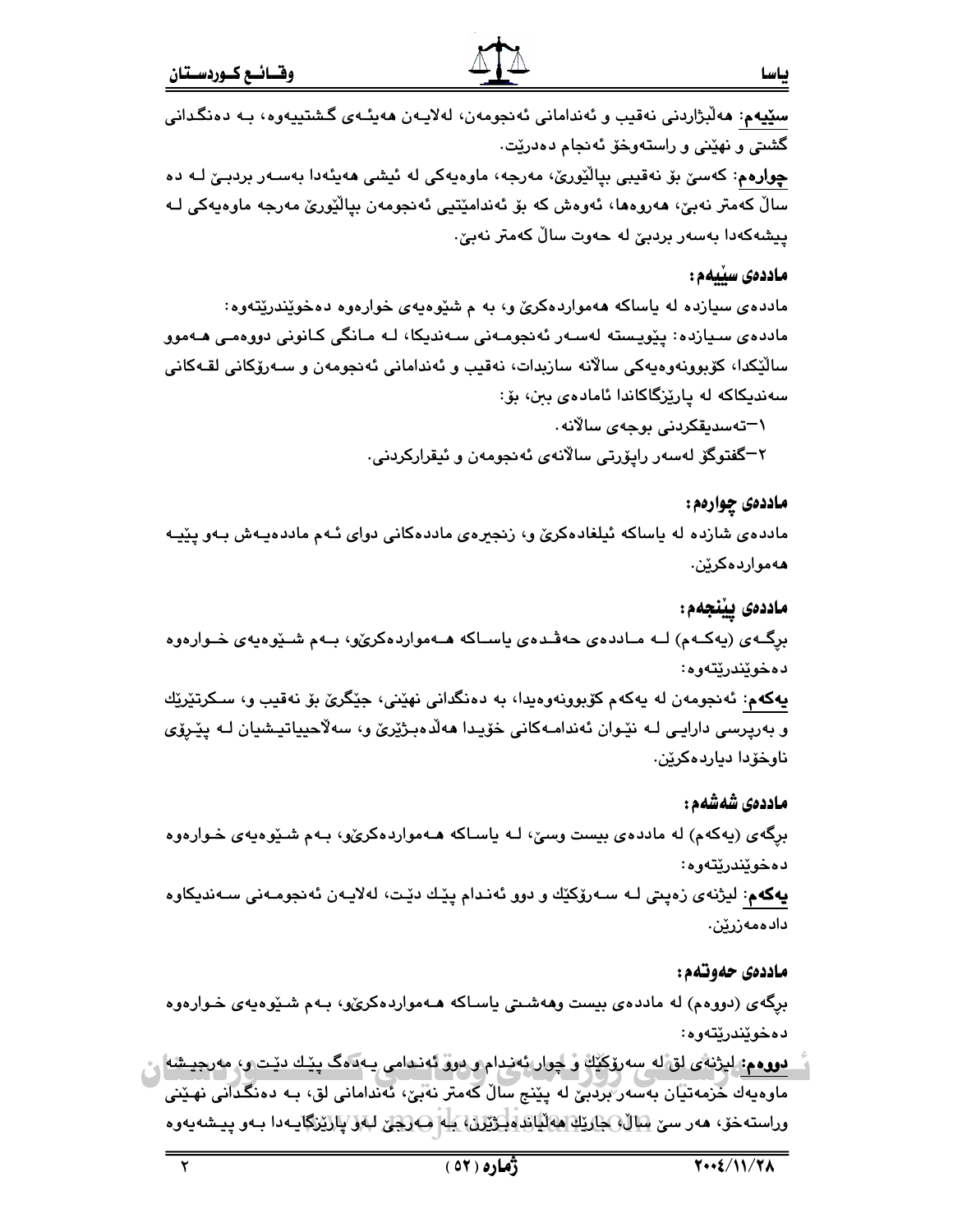#### ماددەى ھەشتەم:

مەر دەقىٰ پێچەوانەي حوكمەكانى ئەم ياسايەبێت، ناخرێتە بەركار.

### ماددەى نۆيەم :

ئهم ياسايه له رۆژى دەرھێنانيەوە دەخرێتە بەركارو لە (وەقايعى كوردستان)دا بلاودەكرێتەوە.

د کـمال عبدالکـریـم فــؤاد<br>ســهرۆکــی ئــه نجــومــهنی نیــشــتمانیی کــوردســتانی ــ عیـْــراق



ياسا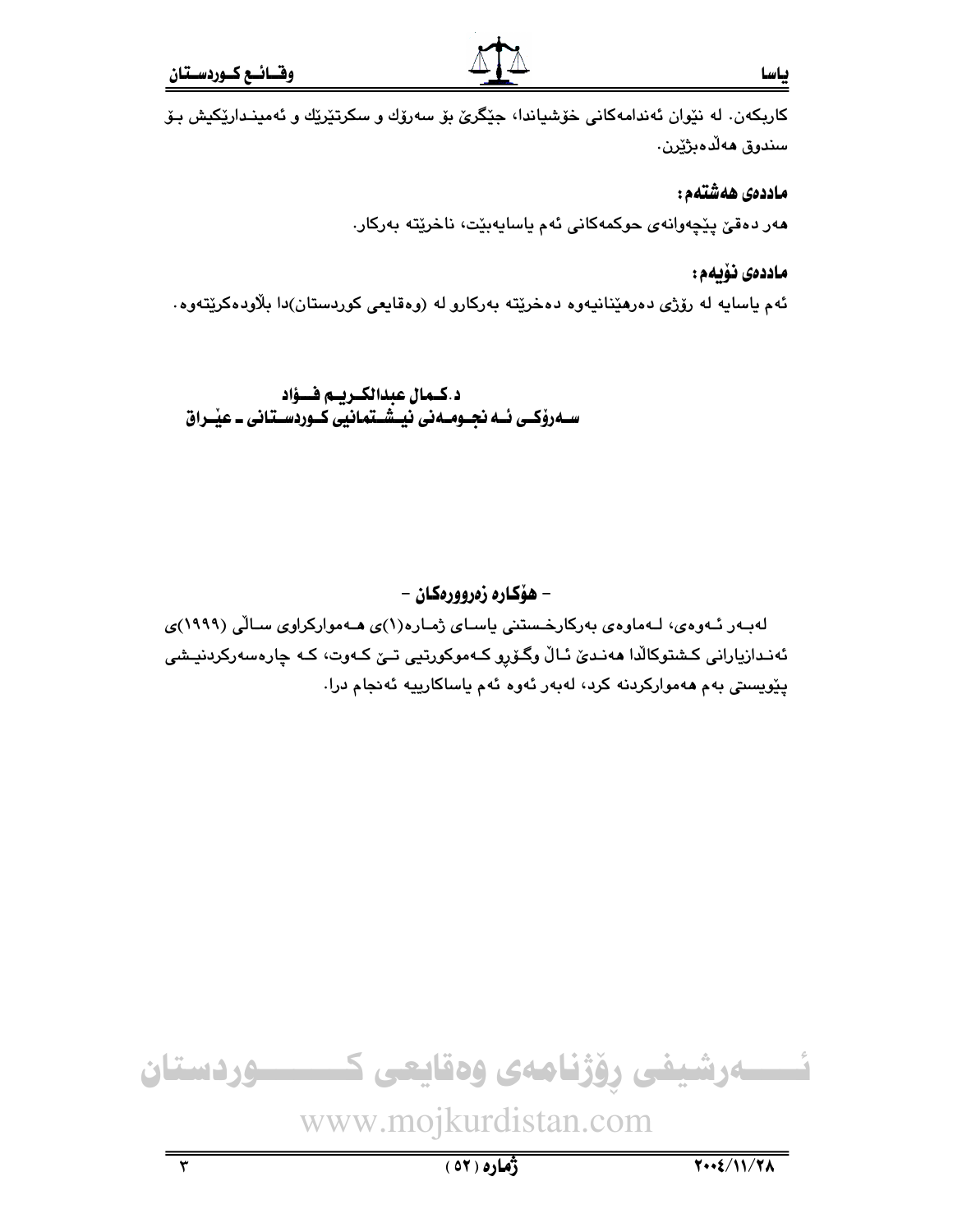بهناوي خواي بهخشندهو مبهرهبان بەناوي گەنەوە ئه نحومهني نيشتمانيي كوردستاني عبراق ژمارەي دەرھىنان: ٤٢ رۆژى دەرھېنان : ١٣/١٠/١٠/٢٠٠٤

پشت به حوکمی برگه (۱)ی ماددهی (۵٦)وماددهی(۵۲) له پاسای ژماره (۱)ی ههموارکراوی ســالّی (۱۹۹۲) و، لهســهر داوای ئهنجومــهنی وهزیــران و، ئــهو پاســاکاریپهش کــه ئهنجومــهنی نیشتمانیی کوردستانی عیراق له دانیشتنی ژماره (٥٠)ی رۆژی (١٠/١٢/١٤/٢٠٠٤)يدا ئەنجامی داوەو، بهپێی ئهو سهلاحییاتهش که برگه(۳)ی ماددهی دووهمی یاسای ژماره (۱۰)ی سالّی (۱۹۹۷) يێماني داوه، برياري دەرھێناني ئەم ياسايەي خوارەوەمان دا:

### باسای ژمـاره( ٤٢)ی سالی ٢٠٠٤

#### ماددەى بەكــەم :

برگەی (۱)ی ماددە(٤٠٨)له ياسای سزاکانی ژمارە(١١١)ی هەمواکراوی سالّی ١٩٦٩، له هـەرێمی کوردستانی – عبراقدا لهکاردهخریّ و، ئهمهی خوارهوه جێگای دهگرێتهوه:

١–ﻫﻪﺭ ﮐﻪﺳﻲّ ﮔﺎﻟّﻲ(ﻫﺎﻧﻲ)ﮐﻪﺳﻲّ ﺑﺪﺍﺕ ﺧﯚﻱ ﺑﮑﻮﮊﻱّ، ﭘﺎﻥ ﺑﻪﻫﻪﺭ ﺷﯚﻭﻩﻳﻲّ ﭘﺎﺭﻣﻪﺗﻲ ﺑﺪﺍﺕ ﺧـﯚﻱ بکوژێ، پان بوويێ به هۆکاری خۆکوشتنهکه ئهگەر خۆکوشتنهکه بەيێى ئەوە روويدايێ، ئـەوە، ئەو كەسە سىزاي زينىدانيى بۆ مـاوەك بەسـەردا دەدرێ لـە ھـەوت سـالٌ نـەترازێ، لـە ھاڵـەتى شروعیشدا سزاکهی حهیس کردنه۰

#### ماددەي دووەم :

مەر دەقىٰ يێچەوانەي حوكمەكانى ئەم ياسايەبێت، ناخرێتە بەركار.

#### ماددەى سىيەم :

يێويسته ئەنجومەنى وەزيران حوكمەكانى ئەم ياسايە بخەنە بەركار.

#### ماددهي چوارهم:

ئهم ياسايه له رۆژي بلاوكردنەوەي له (وەقايعى كوردستان)دا، دەخرێتە بەركار.

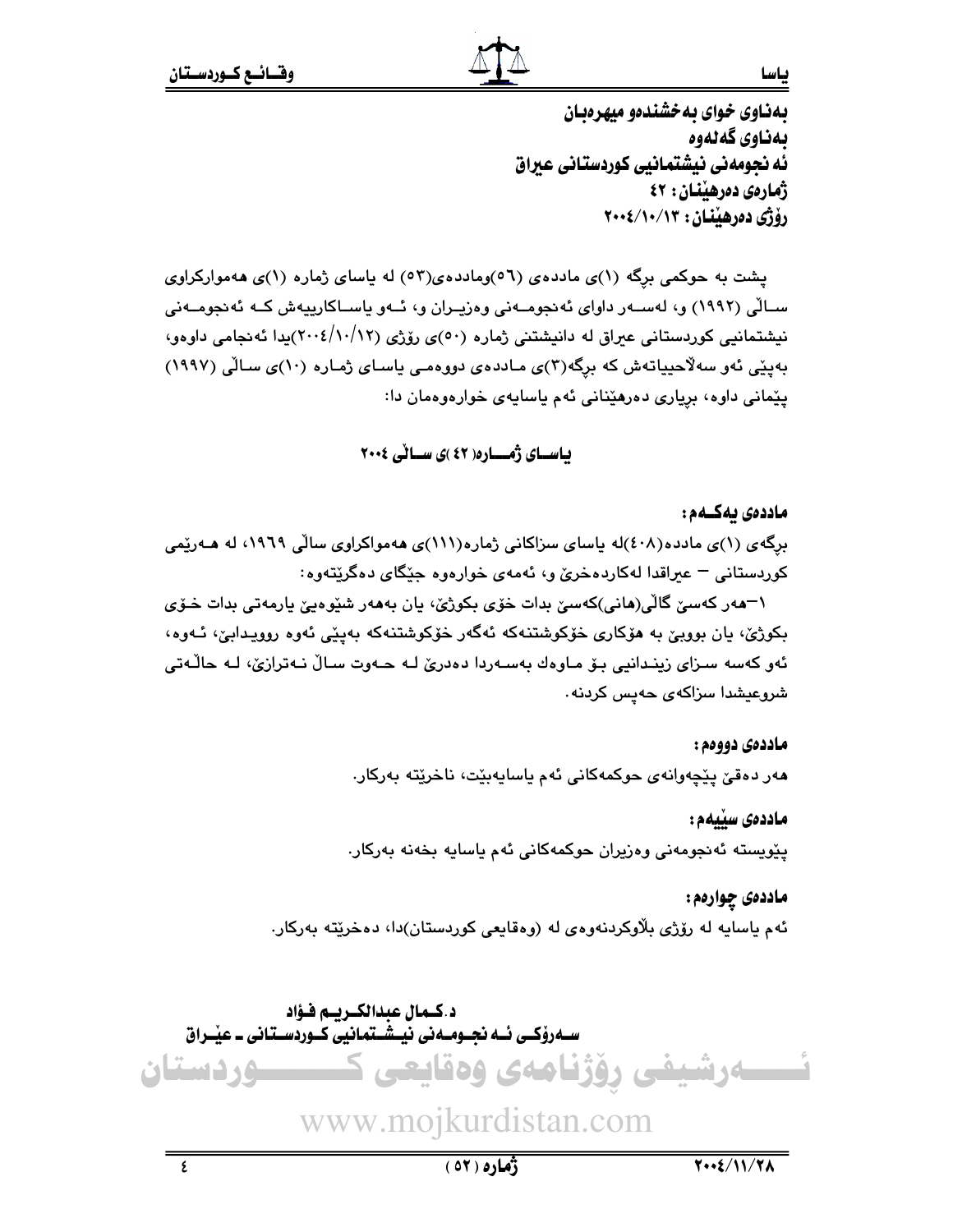بهناوي خواي بهخشندهو مبهرهبان بەناوي گەنەوە ئه نجومهني نيشتمانيي كوردستاني عيراق ژمارەي دەرھىنان:٤٣ رۆژى دەرھېنان : ١٣/١٠/١٠/٢٠٠٤

ياسا

پشت به حوکمی برگه (۱)ی ماددهی (۵٦)وماددهی(٥٢) له یاسای ژماره (۱)ی هـهموارکراوی ســالّی (۱۹۹۲) و، لهســهر داوای ئهنجومــهنی وهزیــران و، ئــهو پاســاکاریپهش کــه ئهنجومــهنی نیشتمانیی کوردستانی عیراق له دانیشتنی ژماره (٥٠)ی رۆژی (١٠/١٢/١٣)يدا ئهنجامی داوهو، بهپێی ئەو دەسـﻪلاتەش کـﻪ بڕگـﻪ(٣)ى مـاددەى دووەمـى ياسـاى ژمـارە (١٠)ى سـالّى (١٩٩٧) يێماني داوه، برياري دەرھێناني ئەم ياسايەي خوارەوەمان دا:

### باسای ژمـاره( ٤٣)ی سالی ٢٠٠٤

ماددەى ئەكــەم: وهستاندنی سهپاندنی ئـهو سـزایهی لـه مـاددهی (١٤٤)ی یاسـای ژمـاره(١١١)ی هـهموارکراوی سالٌی(۱۹۲۹)ی سزاکاندا هاتوره، جەریمەکانی دژ بە ئافرەتی بەشور ناگریتەوە.

> ماددەي دووەم : مەر دەقىٰ پێچەوانەي حوكمەكانى ئەم ياسايەبێت، ناخرێتە بەركار.

ماددەى سىيەم : پێويسته ئەنجومەنى وەزيران حوكمەكانى ئەم ياسايە بخەنە بەركار.

ماددهي چوارهم: ئهم ياسايه له رۆژى بلاوكردنەوەي لە (وەقايعى كوردستان)دا، دەخريتە بەركار.

د.كـمال عبدالكـريـم فـؤاد ســهروْکــی ئــه نجــومــه نی شـــْتمـانیی کــوردســتـانی ــ عیـْــراق

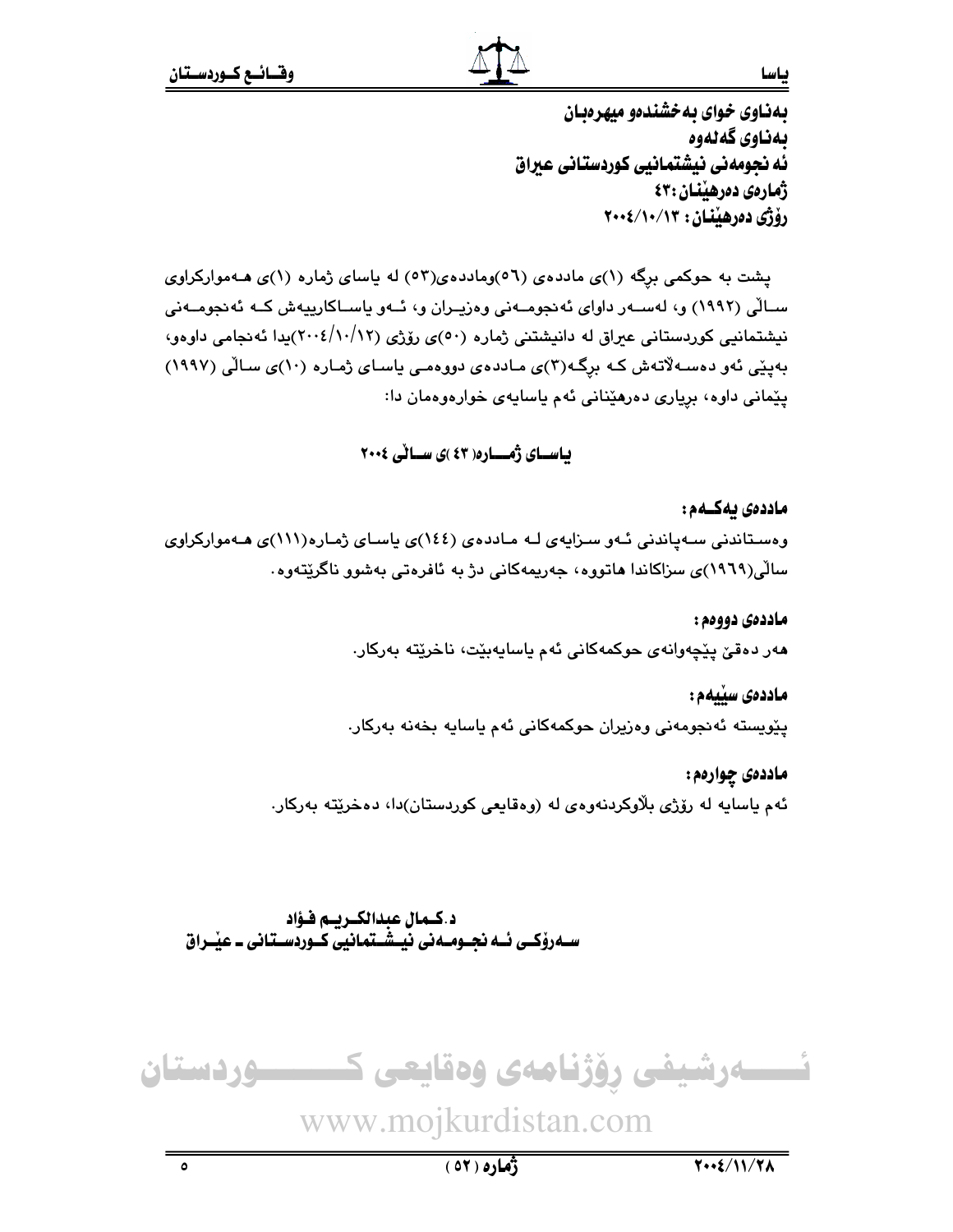بهناوي خواي به خشندهو دنوْقْـان ىمناوى گەنەوە ئه نحومهني نيشتمانيي كوردستاني عبراق ژمارەي بريار: ٥٥ رۆژى بريار: ١٢/١٠/١٠>٢٠٠

" بېږيسار "

یشت به حوکمهکانی برگه (۱)ی ماددهی یه نجاوشهش لـه یاسـای ژمـاره (۱)ی هـهموارکراوی سالی (۱۹۹۲) و، لەسەر داوای ئەنجومەنی وەزیران، ئەنجومەنی نیشتمانیی کوردسىتانی عێراق، له دانیشتنی رۆژی (۱۲/۱۲/)۲۰۰۶) بدا ئهم بریارهی خوارهوهی دا:

#### يەكــەم:

بریاری ژماره (۷)ی سالّی (۱۹۹۲)ی ئەنجومەنی نیشتمانیی کوردستانی عیراق ئیلغادەکریّ.

دووهم:

پێویسته ئەنجومەنى وەزیران حوکمەکانى ئەم بریارە بخاتەبەرکار.

ستنمم:

ئهم برياره له رۆژى بلاْوكردنهوەي له (وەقايعى كوردستان) دا، دەخرێتەبەركار.

د.كـمال عبدالكـريـم فـؤاد سـهروْکــی ئــه نجــومــه نی نیـِـشـَــتمـانیـی کــوردّســتـانی ــ عیـْــراق



ياسا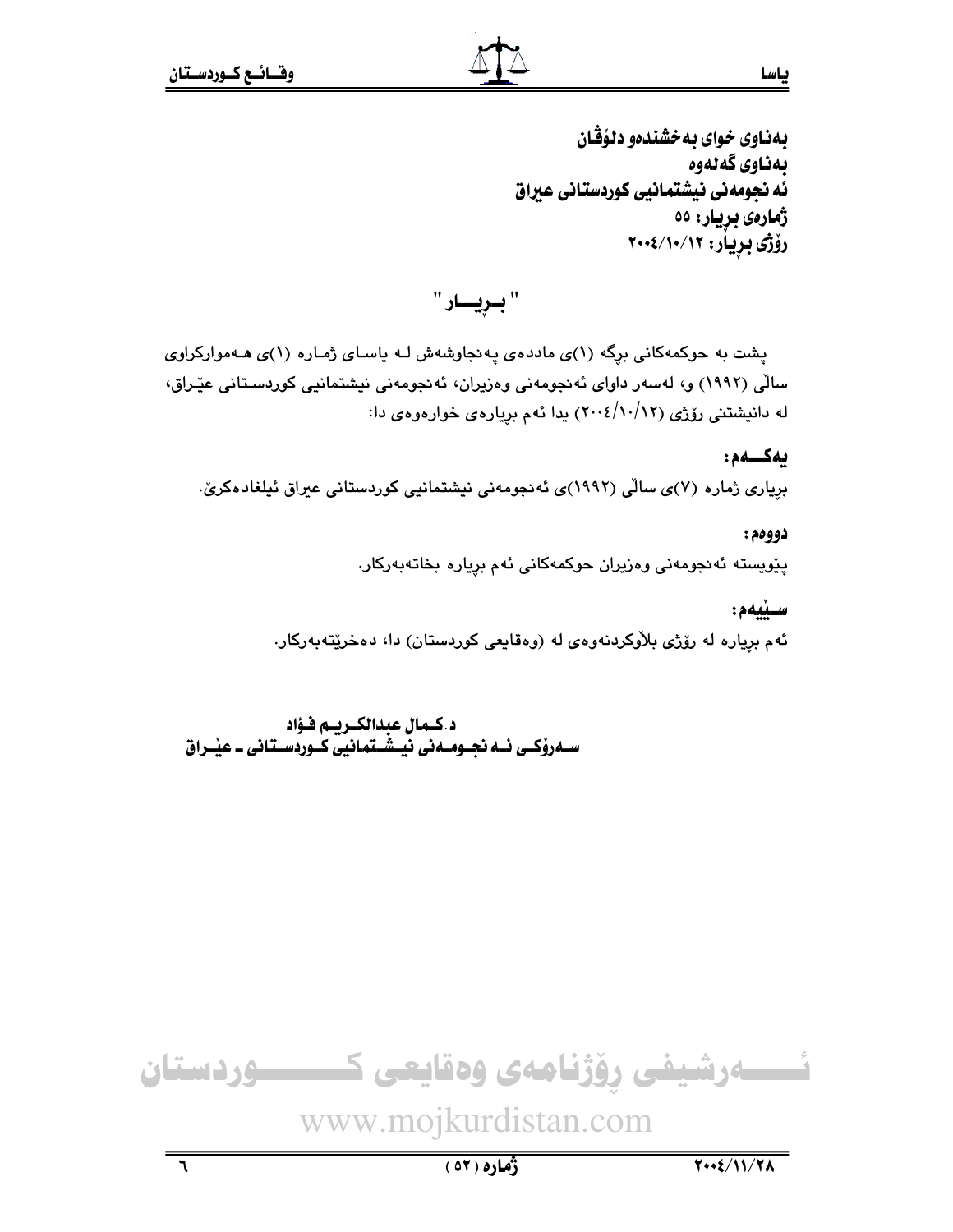ياسا

بهناوي خواي بهخشندهودلوْڤان بەناوي گەلەوە ئه نجومهنی نیشتمانیی کوردستانی عیراق ژمارەي بريار: ٥٦ رۆژى بريار: ۲۰۰۲/۱۰/۱۲

" بـريـــار "

پشت به حوکمهکانی برگه (۱)ی ماددهی پهنجاوشهش لـه پاسـای ژمـاره (۱)ی هـهموارکراوی سالی (۱۹۹۲) و، لەسەر داوای ئەنجومەنی وەزیران، ئەنجومەنی نیشتمانیی کوردسىتانی عێراق، له دانیشتنی رۆژی (۱۲/۱۲/ ۲۰۰٤) بدا ئهم بړیارهی خوارهوهی دا:

### ىەكـەم:

مەرسومى كۆمارىي ژمارە (٥٩٩)ى سالّى ١٩٧٨ لەكاردەخرێت.

#### دووهم:

باسـای خانەنــشىنىمو زەمانــەتى كۆمەلايــەتيى ژمــارە (۳۹)ى ھــەمواركراوى ســالْي(۱۹۷۸)ى کرێِکاران، بهسهر ههموو ئهو خاوهن کارانـهدا دهسـهپێنرێ کـه سـێ کریِکـار یـان لـه سـێکرێِکار زیاتریان مەيە،

### ستغمع

هەر دەقىّ پێچەوانەي حوكمەكانى ئەم برِيارەبێت، ناخرێتە بەركار.

### چـوارهم:

پێویسته ئەنجومەنى وەزیران حوکمەکانى ئەم بریارە بخاتەبەرکار.

### ييْنجـەم:

ئهم برياره له رۆژي بلاوكردنهوهي له (وهقايعي كوردستان)دا، دهخريتهبەركار.

د.كـمال عبدالكـريـم فـؤاد سـهروْکــی ئــه نجــومــه نی نّیــِـشــتمانیّی کــوردّســتـانی ــ عیـّــراق

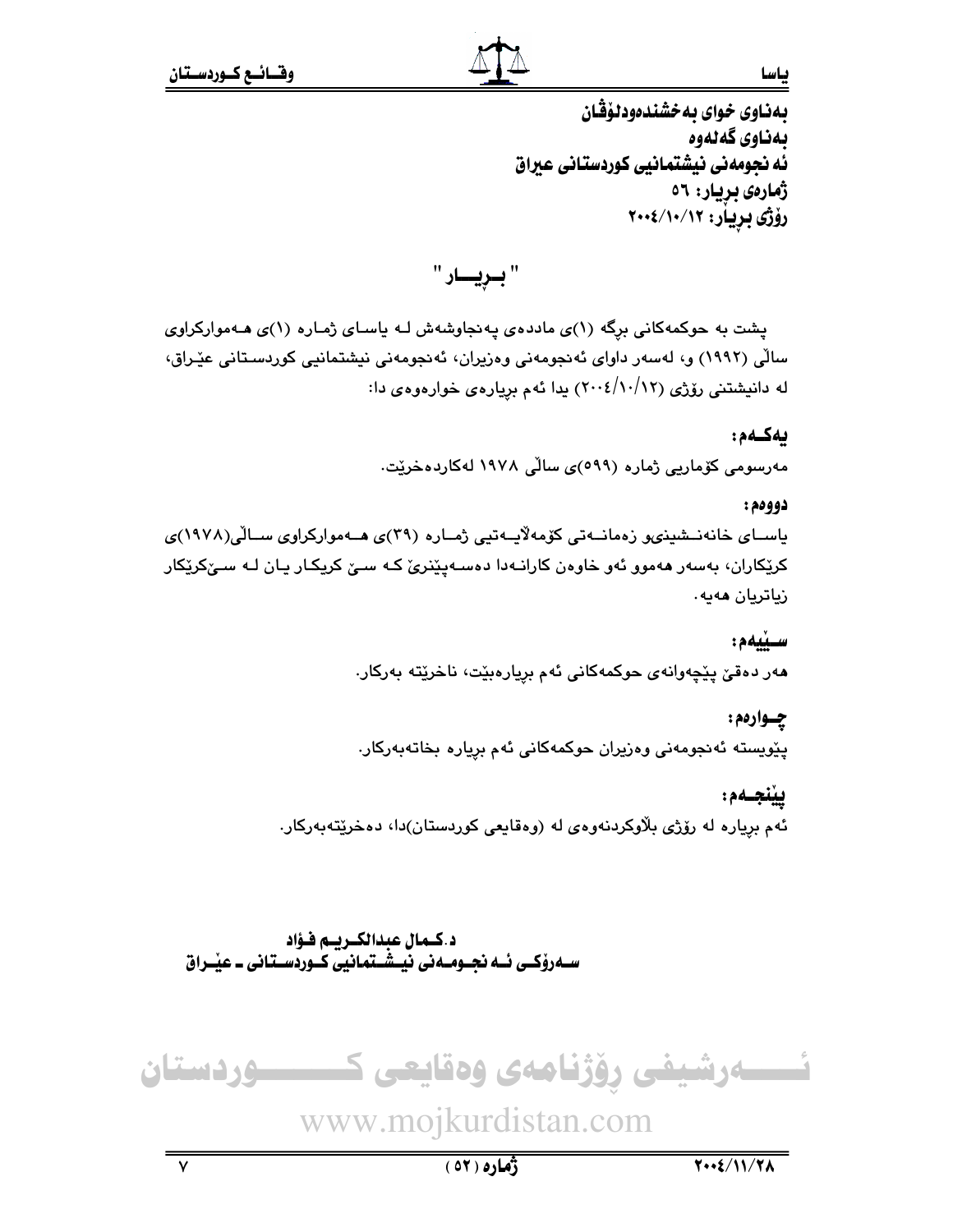وهزارهتسي دارايسي و ئـابسووري بەرپوەبەرايەتى گشىتى ديــوان خۆيىدتى رنكــەوت: ٢٠٠٤/١٠/٢٦

ياسا

بەيسان ژەسسارە ( ۳ )

لهبهر بهرژهوهندی گشتی و پشت بهو دهسهلاتهی که بهینی برگهی (۲) له مادهی چوارهم له یاسای وهزارهتی دارایی ئابوری ژماره (۱۳)ی سالی ۱۹۹۲ ههموار کراو پیمان دراوه بریارماندا به: جياکردنـــهوهي هـــهردوو بنکــهي گــومرگي مێرگهســۆر و بنکــهي گــومرگي ســۆران لـــه بەرپوەبەرايەتى گومرگى ھەولپر و كردنيان بە بەرپوەبەرايەتى.

> سـەركىس ئاغاجان مامەندۆ وهزيـــــري دارايي و ئـابــووي

> > وهزارهتسي دارايسي و نـابــــووري بەرێوەبەرايەتى گشتى ديــوان خۆيىدتى رنكەوت: ١١/١٨/١٤

ىەيسان ژەسسارە ( ٤ )

لهبهر بهرژهوهندی گشتی و یشت بهو دهسهلاتهی که بهینی برگهی (۲) له مادهی چوارهم له یاسای وهزارهتی دارایی ئابوری ژماره (۱۳)ی سالی ۱۹۹۲ ههموار کراو پیمان دراوه بریارماندا به: كردنەوەي كۆميانياي گشتى بازرگانى كەرەستەي بېناسازى دھۆك.

> سـەركيس ئـاغـاجـان مـامەندۆ وهزيــــــري دارايي و ئــابـــووي

نسسمارشیفی رؤژنامەی وەقايعی ک ــــوردستان www.mojkurdistan.com

 $\overline{\lambda}$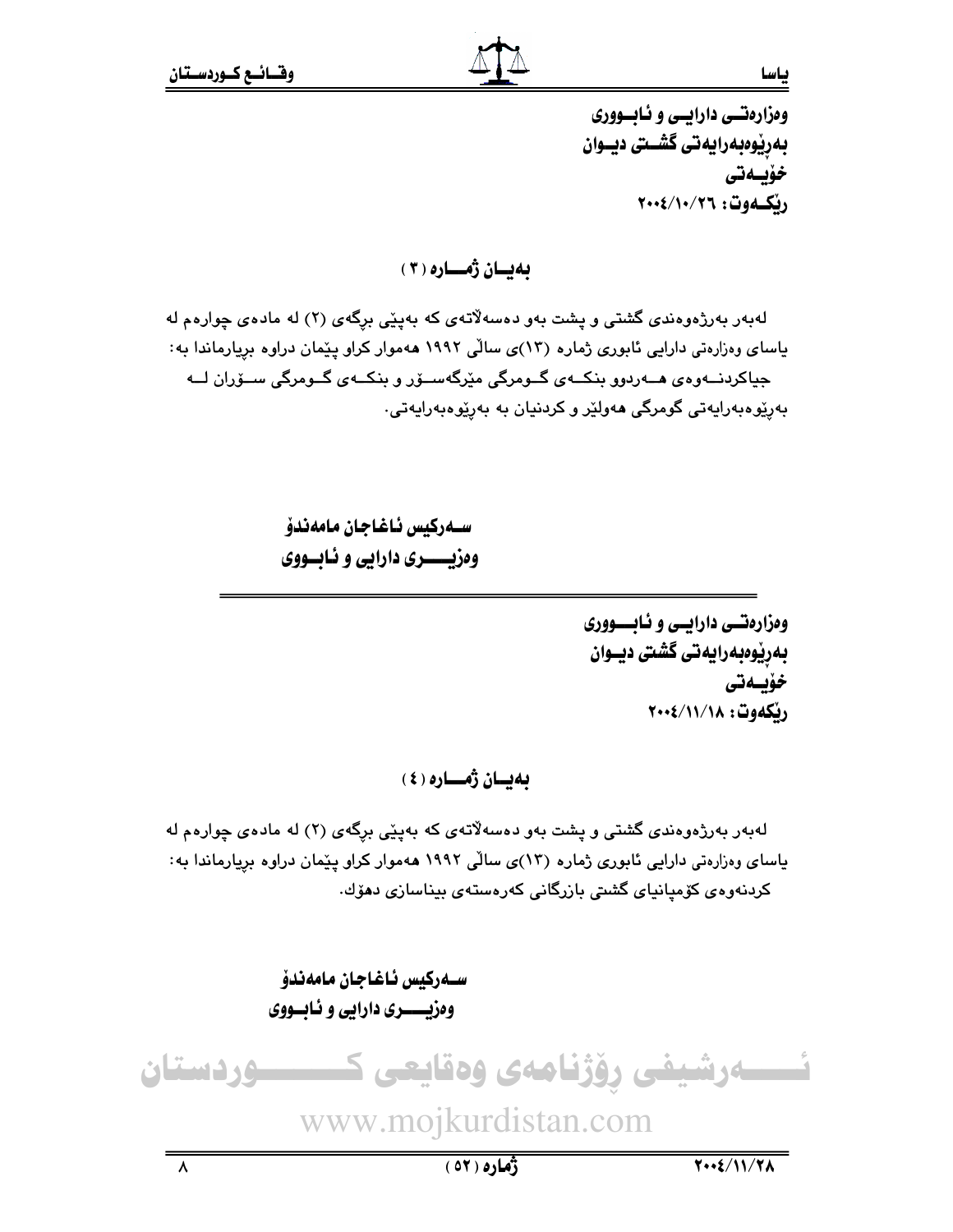وەزارەتسى نساوخسىۋ بەرێوەبەرايەتى گشتى ديــوان خىۆيىمتى رنكموت: ٢٠٠٤/١٠/٢٦

بەيسان ژەسسارە ( ۱ )

ئاماژه به بریاری ژماره (۲)ی کوبوونهوهی ئه نجومهنی وهزیران ژماره (٤١) له (٢٠٠٤/٧/٢٦) و بریــاری ژمــاره (۱۰)ی کۆبوونـــهوهی ژمــاره (٤٠) لـــه (۱۲/۱۲)۲) و فــهرمانی ســهرۆکاپـهتی ئه نجوومه نی وه زیران ژماره (۲۲۷۱) لـه (۱۰/۱۰/۱۱) و نیشانه بـه فـه رمانی وه زاریمـان ژمـاره ۰/۰/۱۰ له ۲۰۰۱/۱۰/۲۲ دا بریار درا به :ــ

- ۱) مێنانهکایهی (قەزای خەبات) کە ناوەندەکەی لە گوندی مەنجىرۆك دەبى و، ئـەو گوندانـەی يێوه دهبهسترێنهوه (چهمهدويز ـ باسنام ـ ملاعمرزاب ـ ههنجىرۆك).
- ۲) کردنهوهی (ناحیهی دارهشهکران) لهناوجهی زرارهتی سهر به قهزای خهبات که ناوهندهکهی له گوندي (قـهرهقاجين) دهييّت و ئـهو گوندانـهي ناويـان لـه ليـستي ژمـاره (۱) دا هـاتووه دەبەسترىينەوە بە ناھيەكە.
- ۳) کردنهوهی (ناحیهی رزگاری) سهر به قهزای خهبات و ناوهندهکهی لـه کۆمـهلّگای (تـۆبزاوه) دهبيّت و، ئهو گوندانهي ناويان له ليستي ژماره (٢) دا هاتووه دهبهستريّنهوه به ناحيهكه.
- ٤) کردنهوهي (ناحیهي شهمامك) که ناوهندهکهي له گوندي (پېرداود) و سهر به قـهزاي خـهبات دهبيّت و ئهو گوندانهي ناويان له ليستي ژماره (٣) دا هاتووه دهبهستريّنهوه به ناحيهكه.
- ٥) کردنهوهي (ناحیهي گۆرەتوو) سەر بە قەزاي مێرگەسوور و ئەو گوندانەي ناويان لـه لیـستې ژماره (٤) دا هاتووه دهبهستریندوه به ناحیهکه.

كسريسم سسنجارى وهزيسيسيري نساوخيسة



 $\overline{\mathbf{a}}$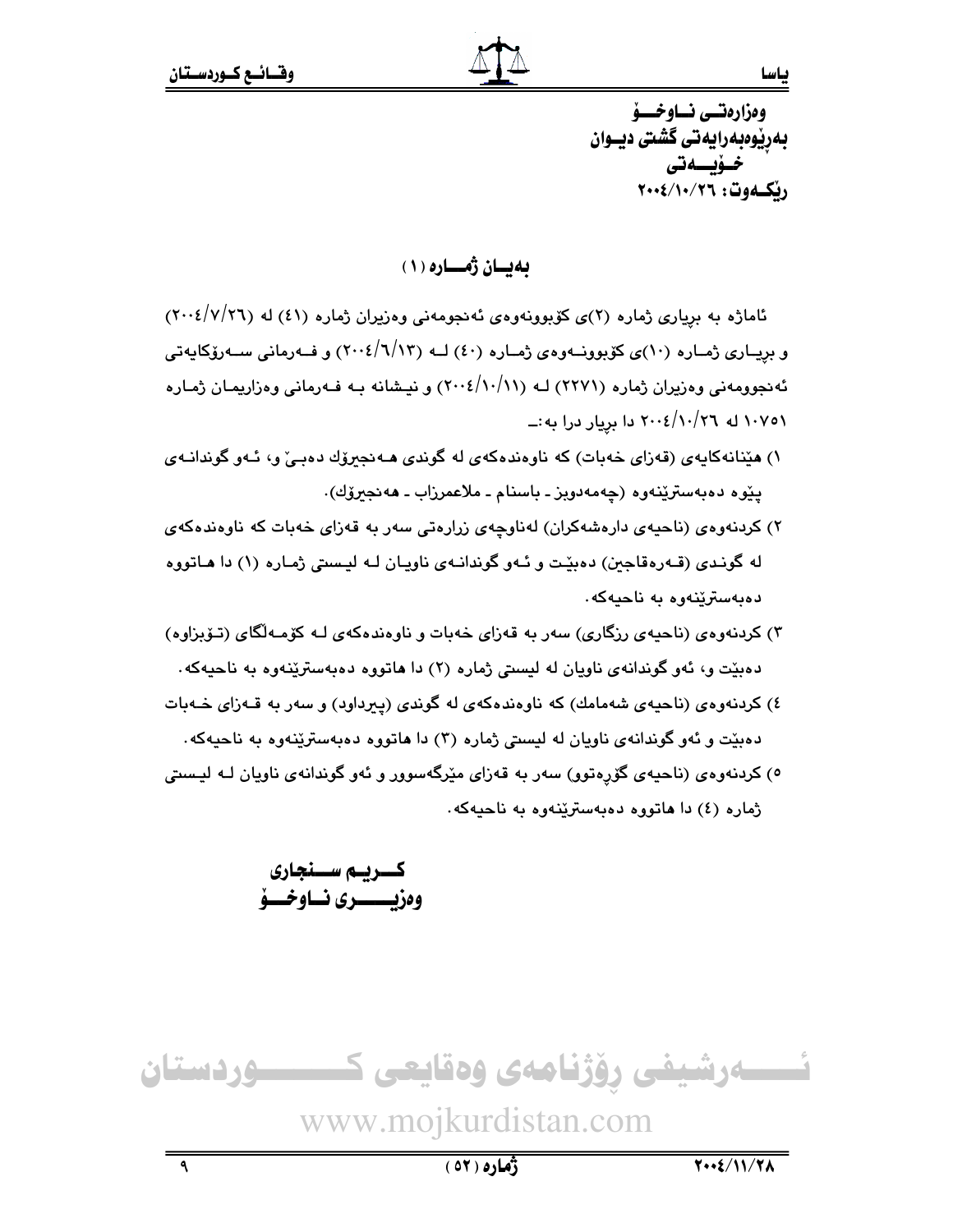| ناوي گـونــد      | ژ            | ناوی گـونــد | ژ         |
|-------------------|--------------|--------------|-----------|
| چڕە               | ١٤           | قەرەقاجىن    |           |
| نوه               | ۱٥           | زەرواو       | ۲         |
| ىانە              | ۱٦           | گردی ماوان   | ٣         |
| هەبابان           | $\mathsf{v}$ | مام خالان    | ٤         |
| كودەريان          | ١٨           | رەشوان نورو  | ٥         |
| قەيەكيان          | ١٩           | رەشوان يوسف  | ٦         |
| كاوانيان          | ٢٠           | خالوان       | ٧         |
| باوهخهلان         | ۲۱           | گردمامك      | ٨         |
| شيوەيەلك          | ۲۲           | گۆيال        | ٩         |
| زەرگەزەو <i>ى</i> | $\mathbf{r}$ | وسومليان     | ١.        |
| ڇنارۆك            | ٢٤           | گەرودەلالان  | ۱۱        |
| تليه زەرد         | ٢٥           | مەنداوە      | $\lambda$ |
|                   |              | چەمەدوبز     | ۱۳        |

لیستی ژماره (١) نهو گوندانهی به ناحیهی ( دارهشهکران ) دهبهستریننهوه :

### لیستی ژماره (۲)

## ئهو گوندانهی به ناحیهی ( رزگاری ) دهبهسترینهوه :

| ناوي گونـد                                                        |               |  |
|-------------------------------------------------------------------|---------------|--|
| ئيفراز كمال + ئيفراز ميران + ئيفراز حاجي برايم                    | ١             |  |
| شىيوەرەش + شىيوەرەشى دىيوان + كۆمەلگاى كەورگۆسك + شىيوەرەشى ھەركى | ۲             |  |
| كەورگۆسك + بەشێك لە كۆمەلگاي كەورگۆسك                             | ٣             |  |
| ئاغولان + ئاغولانى ھەركى                                          | ٤             |  |
| گاينج                                                             | ٥             |  |
| تۆبزاوه + كۆمەلگاي تۆبزاوه + تۆبزاوەي مام عەزيز                   | ٦             |  |
| گردەشێر + سمايلاوە                                                | ٧             |  |
| جدیده زاب + کۆمەلگای جدیده                                        | ٨             |  |
| گردەرەشە زاب                                                      | ٩             |  |
| كەورەبەن                                                          | $\mathcal{L}$ |  |
| جالوك گەورە                                                       | ۱۱            |  |
| چالوك گچكه                                                        | $\lambda$     |  |
| ساتور                                                             | ۱۳            |  |
| ستبيران + کۆمەلگای ستبيران + ستبيراني گچکە + قەلاتگە              | $\lambda$     |  |
| كانى قرژاله + كۆمەلگا <i>ى س</i> ەردەشت + كونە سىخورە مەركى       | ١٥            |  |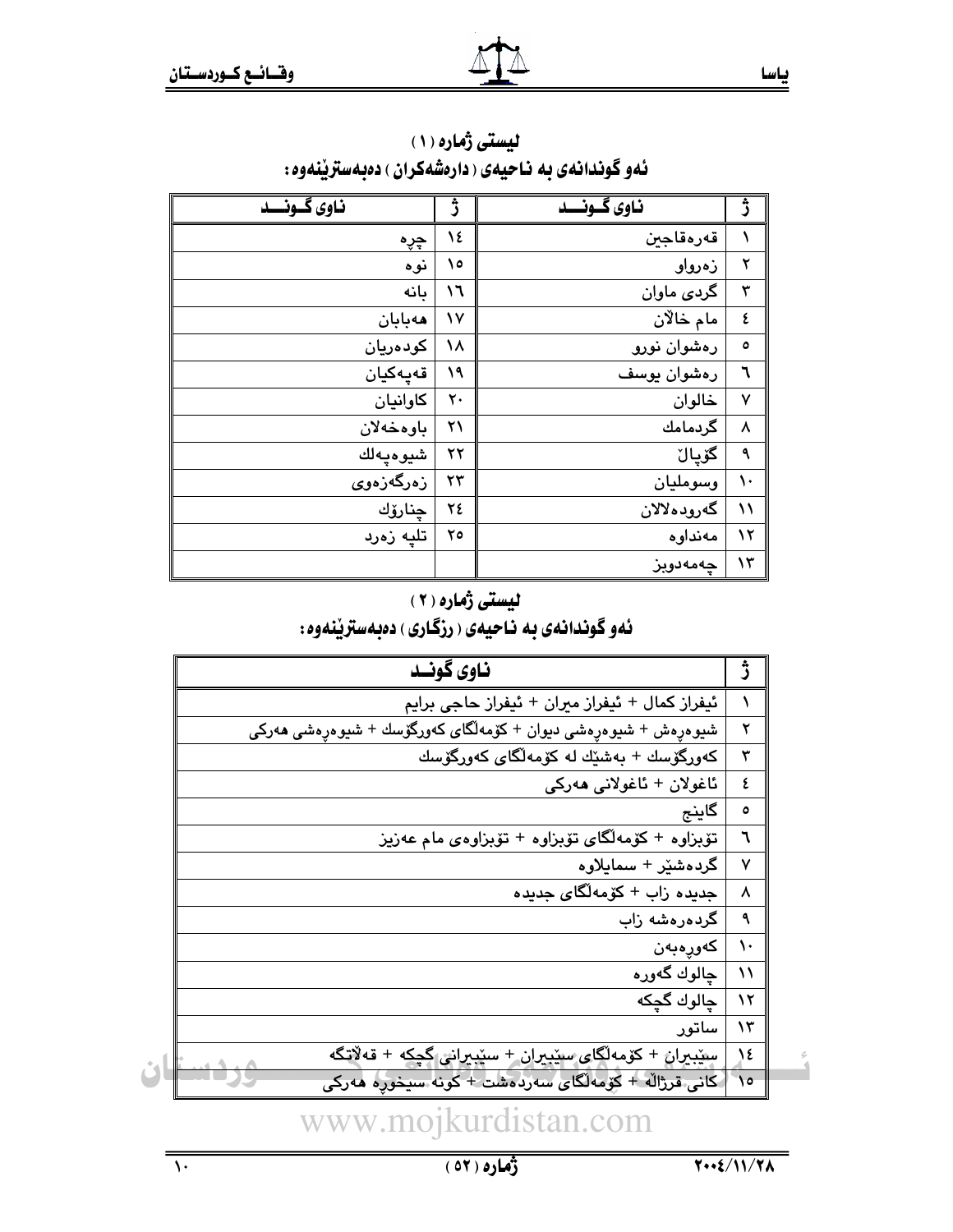| ناوي گوند               | ڑ              | ناوي گوند                    | ڗ             |
|-------------------------|----------------|------------------------------|---------------|
| شێڂ شەروان              | ۲۹             | شێراوه                       | ١             |
| سوربەش حەوێز            | $\mathbf{r}$ . | پیرداود                      | ٢             |
| قەريتاغ                 | $\uparrow$     | ترپەسپيان                    | ٣             |
| يارمجه                  | ٣٢             | باقرته                       | ٤             |
| جمكه                    | $\tau\tau$     | كەسنەزان + سێبيران + تۆبزاوە | ٥             |
| بن بێرز                 | ۳٤             | مناره                        | ٦             |
| دەلۆگول                 | ٣٥             | جديده لهك + ئەسحابە لەك      | ٧             |
| خەزنە حاجى صادق + لاجان | ٣٦             | يەد <i>ى</i> قزلەر           | ٨             |
| سەعداوە                 | ٣٧             | سوريژه                       | ٩             |
| دهێمات                  | ٣٨             | دوسەرە فەتاح                 | $\mathcal{L}$ |
| عەوێنە                  | ٣٩             | قوريتان جوكل                 | $\mathcal{N}$ |
| قشلّه                   | $\epsilon$ .   | قوريتان ملا محمود            | ۱۲            |
| ميل سيد محمد            | ٤١             | دالداغان                     | $\lambda$ ۳   |
| ميل سيد عبدالكريم       | ٤٢             | دوسەرە جبار                  | 1٤            |
| عارەب كەند              | ٤٣             | سۆربەش كاك اللە              | ۰۱            |
| دۆستەيە                 | ٤٤             | چيمەن                        | ۱٦            |
| عەزە                    | ه ع            | كلێسه                        | ١٧            |
| باترتۆخ                 | ٤٦             | دۆغان                        | ۱۸            |
| مزهحمهد                 | ٤V             | گردعازەبان                   | ١٩            |
| بێرەبات                 | ٤٨             | ئاودەلۆك                     | ٢٠            |
| قونيان                  | ٤٩             | هێلەوە                       | ٢١            |
| شەمعوناوە               | $\circ \cdot$  | عەلياوە شێخان                | ۲۲            |
| باغلومناره              | $\circ$        | ماستاوه                      | ۲۳            |
| تورەق                   | ٥٢             | تەندورە + بەردێنە            | ٢٤            |
| سوێر <i>ی</i>           | ٥٣             | سياو                         | ۲٥            |
| تۆبزاوە                 | ٥٤             | سيراوه                       | ٢٦            |
| تيمار گەورە             | $\circ$        | رەختاوە                      | ۲۷            |
| تيمار بچوك              | ٥٦             | شعبان شاره                   | ۲۸            |

لیستی ژماره (۲) ئەو گوندانەي بە ناجيەي (شەمامك) دەبەسترێنەوە:

نسسه رشيفى رِوْژنامەى وەقايعى كىسسسوردستان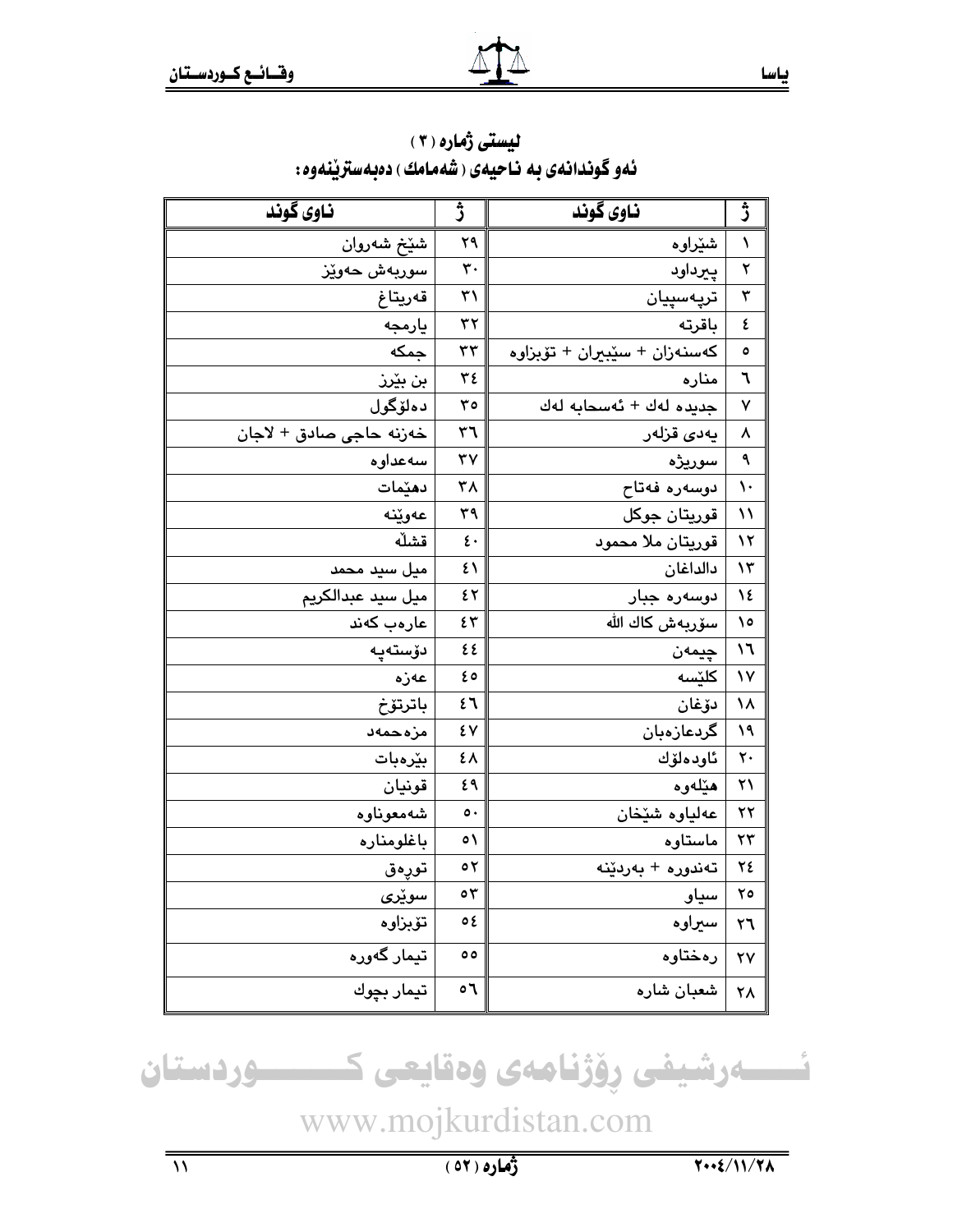| ناوی گوند   | ئب                      | ناوی گوند | ڎ                       |
|-------------|-------------------------|-----------|-------------------------|
| بێدارون     | ٢٥                      | مێرگەسۆر  | $\blacklozenge$         |
| كانيەدێر    | ٢٦                      | ئەسپيندار | $\overline{\mathbf{y}}$ |
| لێڕەبىر     | $\mathsf{Y}\mathsf{V}$  | شێڂ سیدان | ٣                       |
| دۆرئ        | ٢٨                      | مێۅؼه     | ٤                       |
| گولانۆك     | ۲۹                      | مالەسوار  | $\circ$                 |
| رێزان       | $\mathbf{\dot{r}}\cdot$ | گۆرەتوو   | ٦                       |
| پىرەسالٚ    | ٣١                      | بنیٰ بیا  | ٧                       |
| ئەشكەڧتە    | $\tau\tau$              | ڑاڑوك     | ٨                       |
| شانەدەر     | $\tau\tau$              | ئيشوكورئ  | ٩                       |
| سەكۆ        | ٣٤                      | کوران     | $\mathcal{L}$           |
| خفيان       | ro                      | زرارا     | $\mathcal{N}$           |
| كانيەدان    | $\tau$ ٦                | بانه      | $\lambda$               |
| سۆران       | $\mathbf{y}$            | كانيه لنج | $\mathcal{N}$           |
| ئاودەلان    | ٣٨                      | كۆركىّ    | 12                      |
| دزئ         | ٣٩                      | باوه      | ۱٥                      |
| خەلان       | $\epsilon$ .            | خۆشكان    | $\mathcal{L}$           |
| خەرە        | ٤١                      | ناوكفرى   | $\mathsf{v}$            |
| شێڂان       | ٤٢                      | ئازادى    | ١٨                      |
| ببێل        | ٤٣                      | خرون      | ١٩                      |
| زينىّ       | ٤٤                      | يێداوەر   | $\mathsf{r}$ .          |
| بۆكران      | ه ع                     | ناومێرگان | $\mathsf{y}\mathsf{y}$  |
| زيدان       | ٤٦                      | لێلوك     | ۲۲                      |
| گۆرەبەكرۆسك | ٤V                      | جوسکه     | $\mathbf{r}$            |
|             |                         | بێستری    | ٢٤                      |

لیستی ژماره (٤) ئهو گوندانهى به ناحيهى (گۆرە توو ) دەبەستريندوه:



ياسا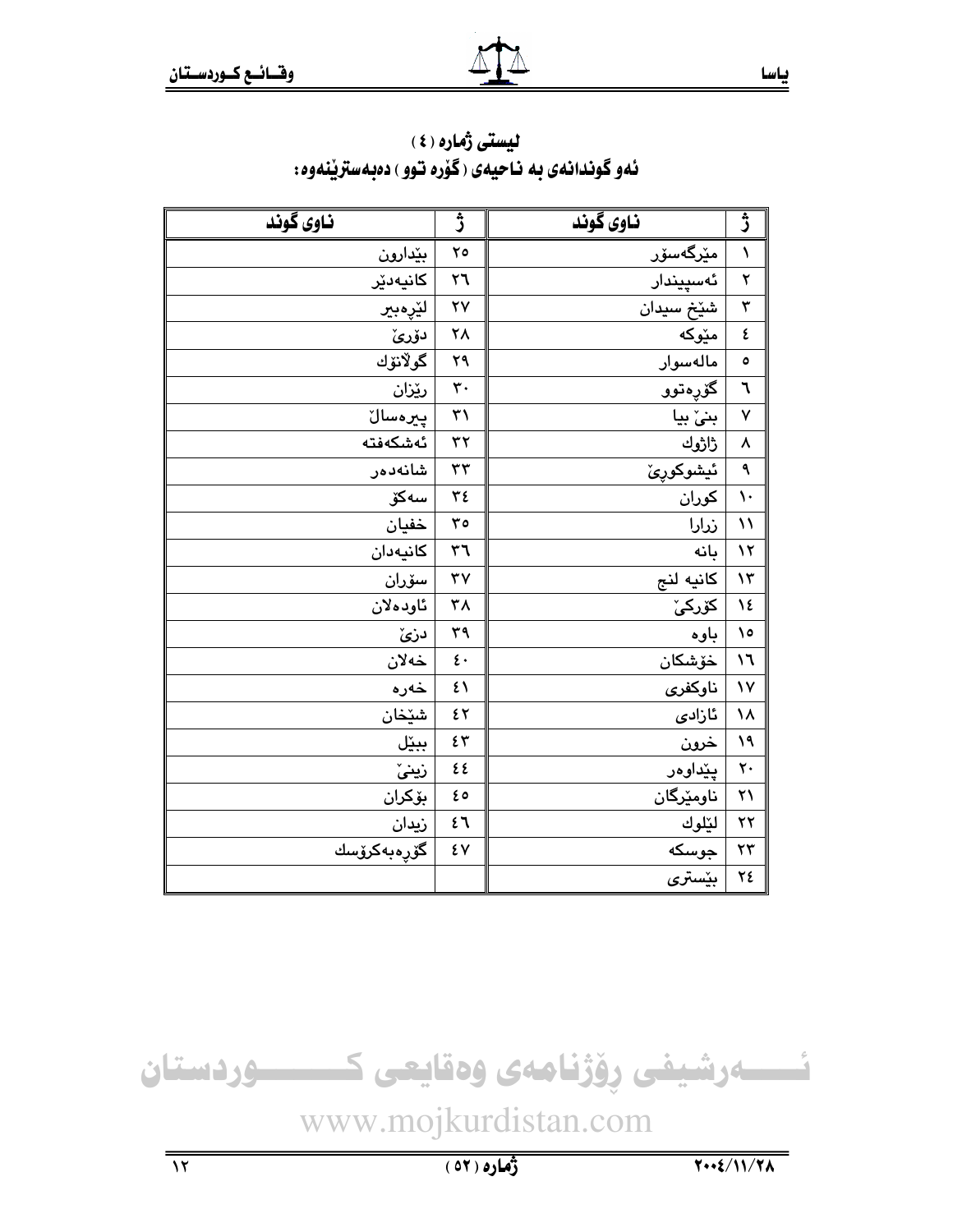ياسا

تسم الله الرحمن الرحيم ياسم الشعب المجلس الوطني لكوردستان - العراق رفق الإصدار: ٤١ تاريخ الإصدار: ١٢/١٠/١٠/٢٠٠٤

استنادا لحكم الفقرة (١) من المادة (٥٦)والمادة (٥٣)من القانون رقـم (١) لـسنة ١٩٩٢المعـدل، وبناءاً على ما عرضه مجلس الوزراء، وما شـرعه المجلـس الـوطني لكوردسـتان= العـراق بجلـسته المرقمة(٥٠)والمنعقدة بتاريخ ٢٠٠٤/١٠/١٢وللـصلاحية المخولـة لنـا بموجب الفقـرة(٣) مـن المـادة الثانية من القانون رقم(١٠)لسنة ١٩٩٧قررنا إصدار القانون الآتي:

> قانون رقم( ٤١ ) لسنة ٢٠٠٤ فانسون التعديـل الثــانى لقانسون نقابــة المهندســيـن الـزراعييـن رقـــم (١) لســـنــة ١٩٩٩ المـــدل

### المادة الأولى:

تعدل المادة التاسعة من القانون وتقرأ كالاتي: المادة التاسعة: يقتصر فتح المكاتب الزراعية بعد صدور هـذا القـانون علـى المهندسـين الـزراعيين بموجب إجازة صادرة من النقابة لقاء رسم سنوي مقداره (١٥٠٠٠)خمسة عشر الف دينار.

### المادة الثانية :

تعدل المادة الثانية عشرة من القانون وتقرأ كآلاتي:

**أولا**: تتألف الهيئة العامة من جميع الأعضاء الذين أوفوا بالتزاماتهم بموجب أحكام هذا القـانون أو مندوبيهم وتعتبر أعلى سلطة في النقابة وتعقد اجتماعا اعتياديا في مقرها بقرار من المجلس و دعـوة من النقيب كل ثلاث سنوات اعتبارا من تأريخ الانتخابات لانتخاب النقيب وشانية أعـضاء للمجلـس وعضوين احتياط ويتم النصاب بحضور ثلثي أعضاء الهيئة العامة أو المندوبين وعند عدم اكتمـال النصاب تجرى الانتخابـات بعـد خمـسة عـشر يومـا مـن الاجتمـاع الأول في نفـس الزمـان والمكـان المحددين ويعتبر النصاب كاملا بحضور ثلث الأعضاء أوالمندوبين و بعكسه يعتبر المجلس مستمرا في مهامه لدورة أخرى.

**ثاني**ا: في حالة زيادة عدد أعضاء النقابـة عـن (٥٠٠) عـضو يجـري الانتخـاب عـن طريـق المنـدوبين وتحدد نسبة التمثيل من قبل المجلس.

ثالثاً: يجرى انتخاب النقيب وأعضاء المجلس من قبل الهيئة العامة بالاقتراع العام السرى المباشر. رابعا: يشترط في المرشح لمنـصب النقيـب أن تكـون لـه ممارسـة في الهيئـة مـدة لا تقـل عـن عـشر سنوات كما يشترط في المرشح لعضوية المجلس أن تكون له ممارسة في المهنة مدة لا تقل عن سبح سنرداراسيللى زوزناماى ودفايتى تست **MELME SOLEN** 

#### www.mojkurdistan.com المادة الثالثية :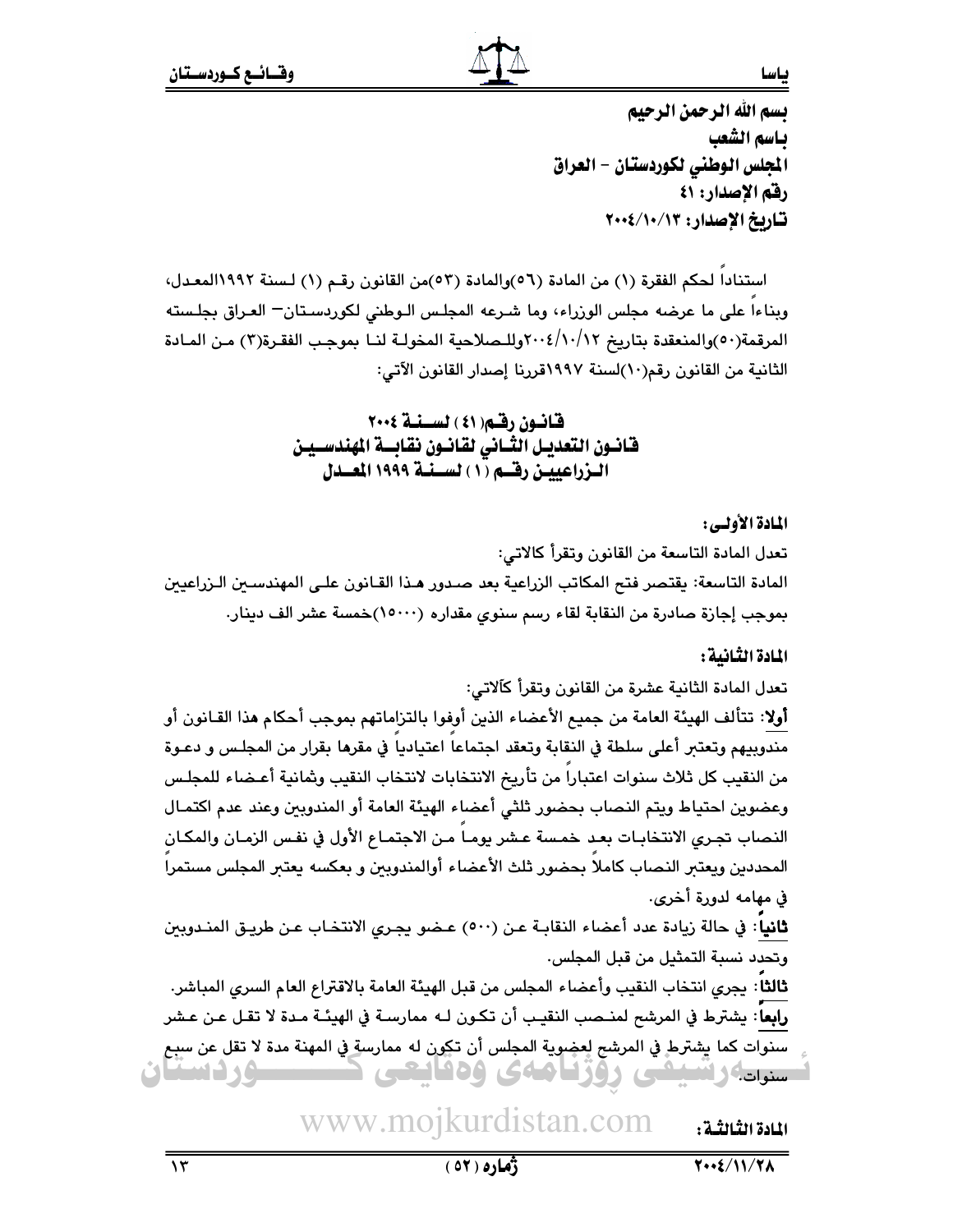ــــوردستان

 $\overline{\overline{\Sigma}}$ 

تعدل المادة الثالثة عشرة من القانون وتقرأ كآلاتي: **المادة الثالثة عشرة:** على مجلس النقابة خلال شهر كانون الثاني من كل سنة عقد اجتمـاع سـنوى يحضره النقيب و أعضاء المجلس ورؤساء فروع النقابة في المحافظات لغرض: \—تصديق الميزانية السنوية. ٢– مناقشة وإقرار التقرير السنوى للمجلس.

المادة الرابعة :

تلغي المادة السادسة عشرة من القانون ويعدل تسلسل المواد اللاحقة على ضوئه .

المادة الخامسة : تعدل الفقرة(أولاً )من المادة السابعة عشرة من القانون وتقرأ كآلاتي: أولا: ينتخب المجلس بالاقتراع السري في أول اجتماع له نائبا للنقيب وسكرتيرا ومسؤولا ماليـا مـن بين أعضائه وتحدد صلاحياتهم في النظام الداخلي.

> المادة السادسة : تعدل الفقرة(أولا) من المادة الثالثة والعشرين من القانون وتقرأ كآلاتي: أولا: تشكل لجنة الانضباط من رئيس وعضوين ويتم تعيينهم من قبل مجلس النقابة.

المادة السسابعة : تعدل الفقرة (ثانياً) من المادة الثامنة والعشرين من القانون وتقرأ كآلاتي: **ثانياً**: تتألف لجنة الفرع من رئيس واربعة أعضاء وعضوين احتياط ويشترط أن تكون لهم ممارسة في الخدمة مدة لا تقل عن خمس سنوات ينتخبهم أعضاء الفرع بالاقتراع السرى المباشر مرة واحدة كل ثلاث سنوات على أن يكونوا ممن يزاولون المهنة في تلك المحافظة وتنتخب مـن بـين أعـضائها نائبا للرئيس وسكرتبرا وأمينا للصندوق.

> المادة الثسامنسة : لايعمل بأي نص يتعارض وأحكام هذا القانون.

المادة التاسعة : ينفذ هذا القانون اعتبارا من تاريخ صدوره وينشر في جريدة وقائع كوردستان.

ـــار شىئى روزىامەي وەقانچى ك

د.كمـال عـبـدالكـريـم فــؤاد رئيس الجلس الوطنسى لكـوردسـتان – العــراق

- الاسباب الموجبة -

بالنظر لظهور بعض التغيرات والنواقص اثناء تطبيـق قـانون نقابـة المهندسـين الـزراعيين رقـم واحـد لسنة ١٩٩٩ المعدل مما استوجب معالجتها بهذا التعديل ولذلك فقد شرع هذا القانون.

## www.mojkurdistan.com

ژُماره ( ٥٢ )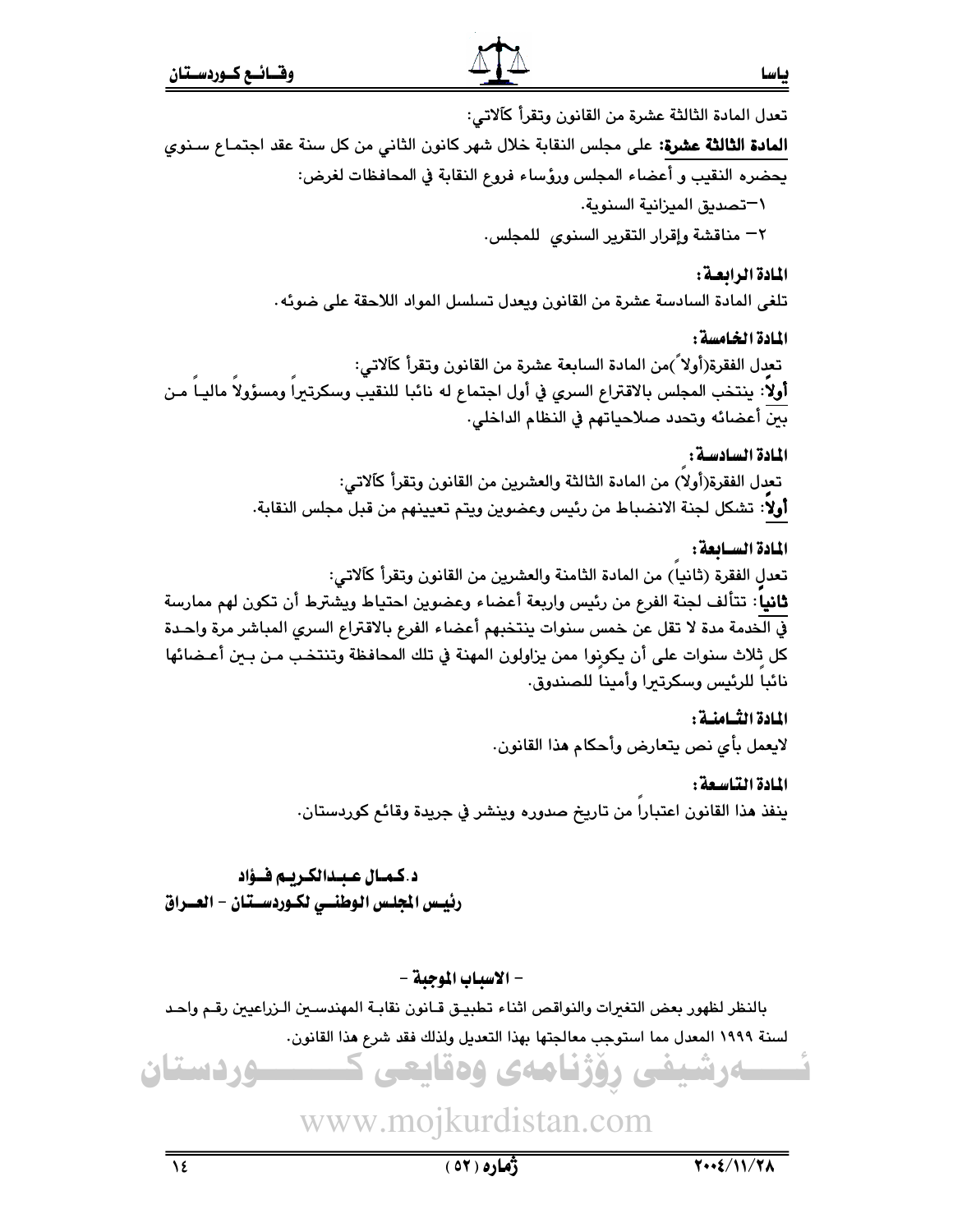تسم الله الرحمن الرحيم بـاسم الشعب المجلس الوطني لكوردستان – العراق رفق الإصدار: ٤٢ تاريخ الإصدار: ١٢/١٠/١٠>٢٠٠

استنادا لحكم الفقرة (١) من المادة (٥٦)والمادة (٥٣)من القانون رقم (١) لسنة ١٩٩٢المعدل، وبناءاً على ما عرضه مجلس الـوزراء ، ومـا شـرعه المجلـس الـوطني لكوردسـتان العـراق بجلـسته المرقمة(٥٠)والمنعقدة بتاريخ ٢٠٠٤/١٠/١٢وللـصلاحية المخولـة لنــا بموجب الفقـرة(٣) مـن المـادة الثانية من القانون رقم(١٠)لسنة ١٩٩٧قررنا إصدار القانون الآتي:

### قسانسون رقسم( ٤٢ ) لسسنسة ٢٠٠٤

#### المادة الأولى:

يوقف نفاذ الفقرة(١)من المادة(٤٠٨)مـن قـانون العقوبـات رقـم(١١١)لـسنة ١٩٦٩ المعـدل في اقلـيم كوردستان-العراق ويحل محلها مايلي:

١-يعاقب بالسجن مدة لاتزيد على سبع سنوات من حرض شخصاً أو ساعده بأيـة وسـيلة علـى الانتحار أو تسبب فيه إذا ما تم الانتحار بناءًا على ذلك، وتكون العقوبة الحبس في حالة الشروع.

المادة الثانية :

لا يعمل بأي نص يتعارض وأحكام هذا القانون.

المادة الثالثية :

على مجلس الوزراء تنفيذ أحكام هذا القانون.

المادة الرابعة : ينفذ هذا القانون اعتبارا من تاريخ نشره في جريدة وقائع كوردستان.

د.كمـال عـبـدالكـريـم فــؤاد رئيس الجلس الوطنسي لكـوردســتان – العــراق



 $(01)$ 0)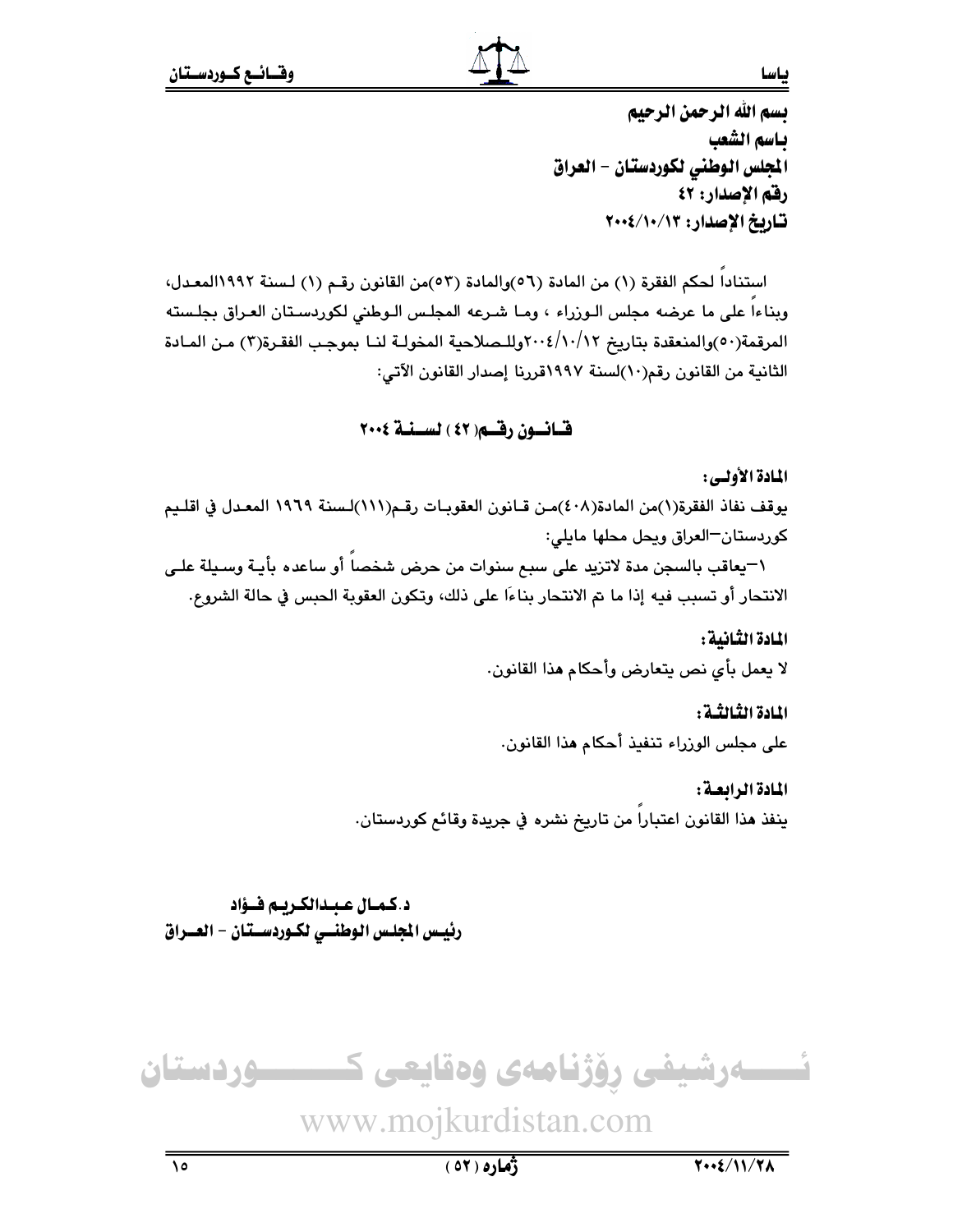تسم الله الرحمن الرحيم بـاسم الشعب المجلس الوطني لكوردستان - العراق رقم الإصدار: ٤٣ تاريخ الإصدار: ١٢/١٠/١٠/٢٠٠٤

استناداً لحكم الفقرة (١) من المادة (٥٦)والمادة (٥٣)من القانون رقم (١) لسنة ١٩٩٢المعـدل، وبناءاً على ما عرضه مجلس الـوزراء ، ومـا شـرعه المجلـس الـوطني لكوردسـتان العـراق بجلـسته المرقمة(٥٠)والمنعقدة بتاريخ ٢٠٠٤/١٠/١٢وللـصلاحية المخولـة لنــا بموجب الفقـرة(٣) مـن المـادة الثانية من القانون رقم(١٠)لسنة ١٩٩٧قررنا إصدار القانون الآتي:

### قانسون رقسم (٤٣) لسسنة ٢٠٠٤

#### المادة الأولى:

ياسا

لايسرى إيقاف تنفيذ العقوبة الواردة في المادة (١٤٤) من قانون العقوبات رقم (١١١) لسنة ١٩٦٩ المعدل على الجرائم التي ترتكب بحق الزوجة.

> المادة الثانيسة : لا يعمل بأى نص يتعارض وأحكام هذا القانون.

المادة الثالثية : على مجلس الوزراء تنفيذ أحكام هذا القانون.

المادة الرابعة : ينفذ هذا القانون اعتبارا من تاريخ نشره في جريدة وقائع كوردستان.

د.كمال عبدالكريم فؤاد رئيس الجلس الوطنسي لكـوردسـتان - العـراق

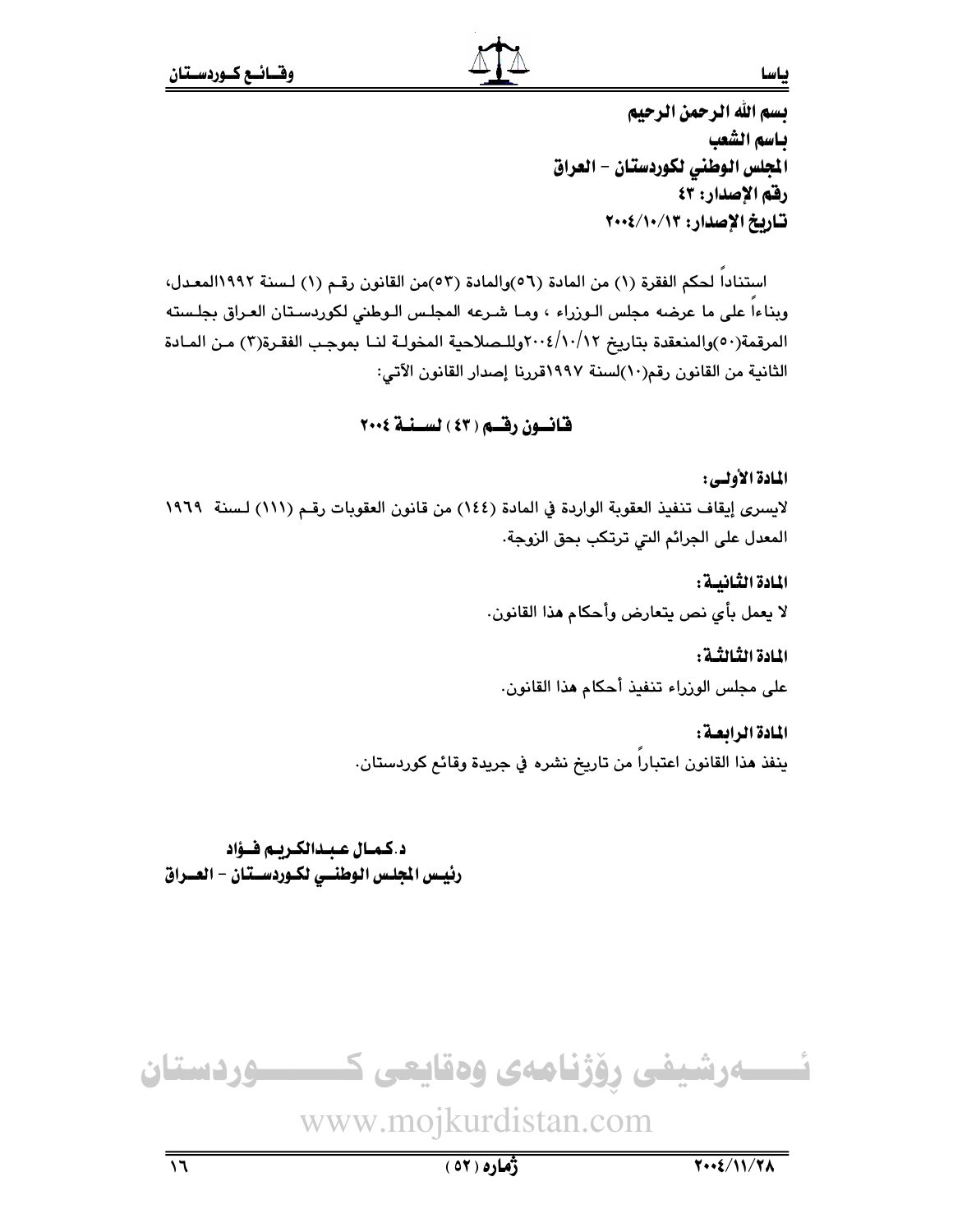تسم الله الرحمن الرحيم باسم الشعب المجلس الوطني لكوردستان - العراق رفقم القرار: ٥٥ تاريخ القرار: ١٢/١٠/١٠/

" قسرار "

اسـتناداً لأحكـام الفقـرة (١) مـن المـادة الـسادسة والخمـسين مـن القـانون رقـم (١) لـسنة ١١٩٩٢المعدل وبناءاً على ما عرضه مجلس الوزراء، قرر المجلس الوطني لكوردستان العراق بجلسته المنعقدة بتاريخ ١٢/ ٢٠٠٤/١٠٧إصدار القرار الآتي:

أولاً:

يلغي القرار المرقم(٧) لسنة ١٩٩٢ الصادر من المجلس الوطني لكوردستان– العراق.

ثانياً:

على مجلس الوزراء تنفيذ أحكام هذا القرار.

ثالثاً:

ينفذ هذا القرار اعتباراً من تأريخ نشره في جريدة وقائع كوردستان.

د.كمـال عبـدالكـريـم فـؤاد رئيس الجلس الوطنسي لكـوردسـتان - العــراق